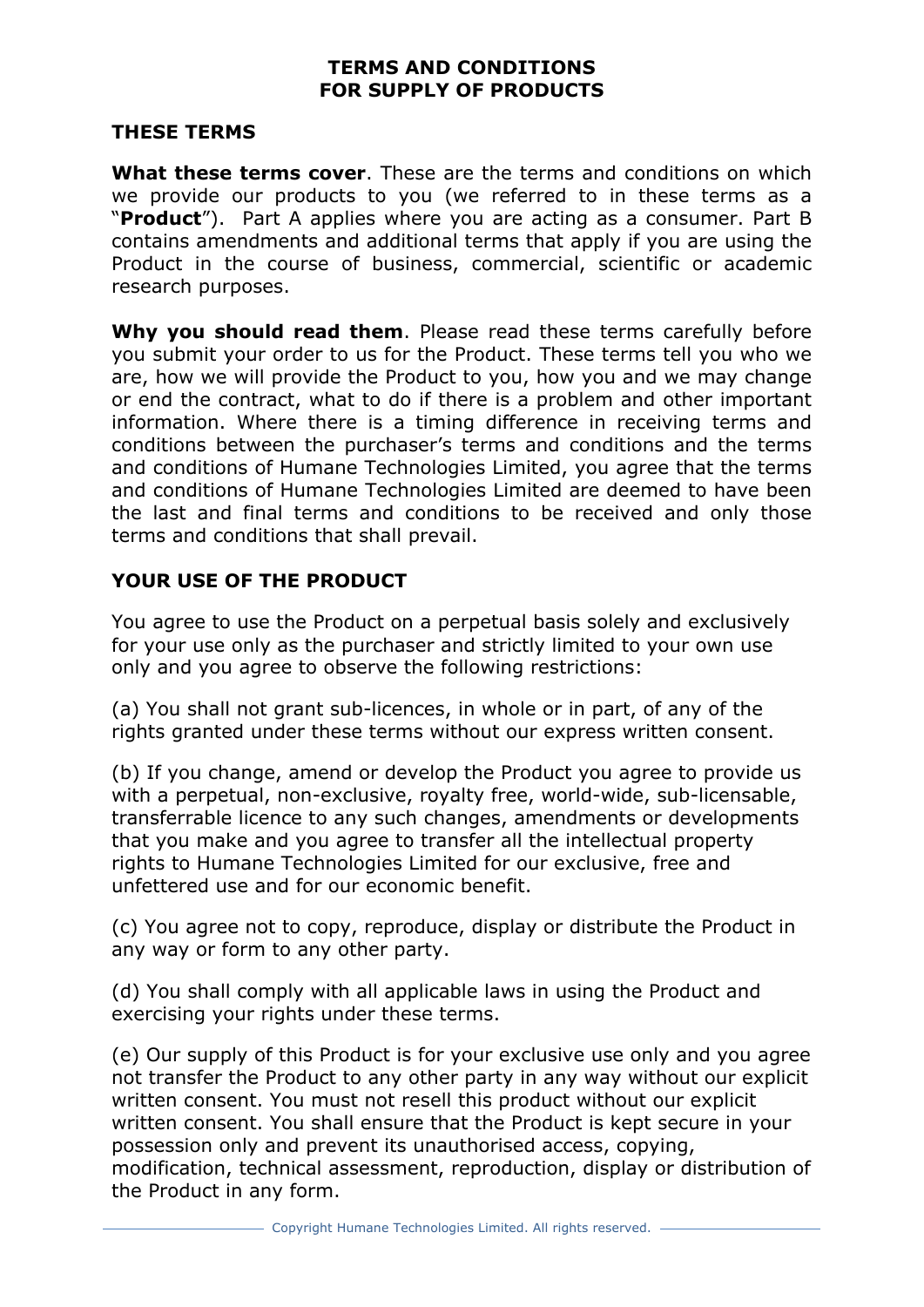(f) You agree to submit and send any changes, amendments or developments you make to Humane Technologies Limited on demand and you agree to provide us at no cost to us a perpetual, non-exclusive, royalty free, world-wide, sub-licensable, transferrable license to any such changes, amendments or developments that you make. You agree to transfer all the intellectual property rights to Humane Technologies Limited for our exclusive, free and unfettered use and for our economic benefit.

(g) You agree to the lawful use of this product only and not to use it for illegal purposes. If you become aware of any misuse of the Product you should notify us as soon as possible.

(h) This Product must not be transferred, sold or distributed to prohibited countries or persons as defined from time-to-time by the governments of the United Kingdom or of the United States of America. This product contains components that are subject to restrictive export rules and regulations of the United States of America and you agree to abide by these rules.

## **Part A: Consumers**

# **1. INFORMATION ABOUT US AND HOW TO CONTACT US**

**1.1 Who we are**. We are Humane Technologies Limited, a company registered in England and Wales. Our company registration number is 11143927 and our registered office is at The Venture Centre, University of Warwick Science Park, Sir William Lyons Road, Coventry, United Kingdom, CV4 7EZ. We are not VAT registered.

**1.2 How to contact us**. You can contact us by writing to us at sales@humanetechnologies.co.uk or Humane Technologies Limited, The Venture Centre, University of Warwick Science Park, Sir William Lyons Road, Coventry, United Kingdom, CV4 7EZ.

**1.3 How we may contact you**. If we have to contact you, we will do so by telephone or by writing to you at the email address or postal address you provided to us in your order.

**1.4 "Writing" includes emails**. When we use the words "writing" or "written" in these terms, this includes emails.

## **2. OUR CONTRACT WITH YOU**

**2.1 How we will accept your order**. Our acceptance of your order will take place when you send us a purchase order or purchase order number, and when we confirm the receipt of this order and accept it, or when we receive an order confirmation you have made with one of our authorised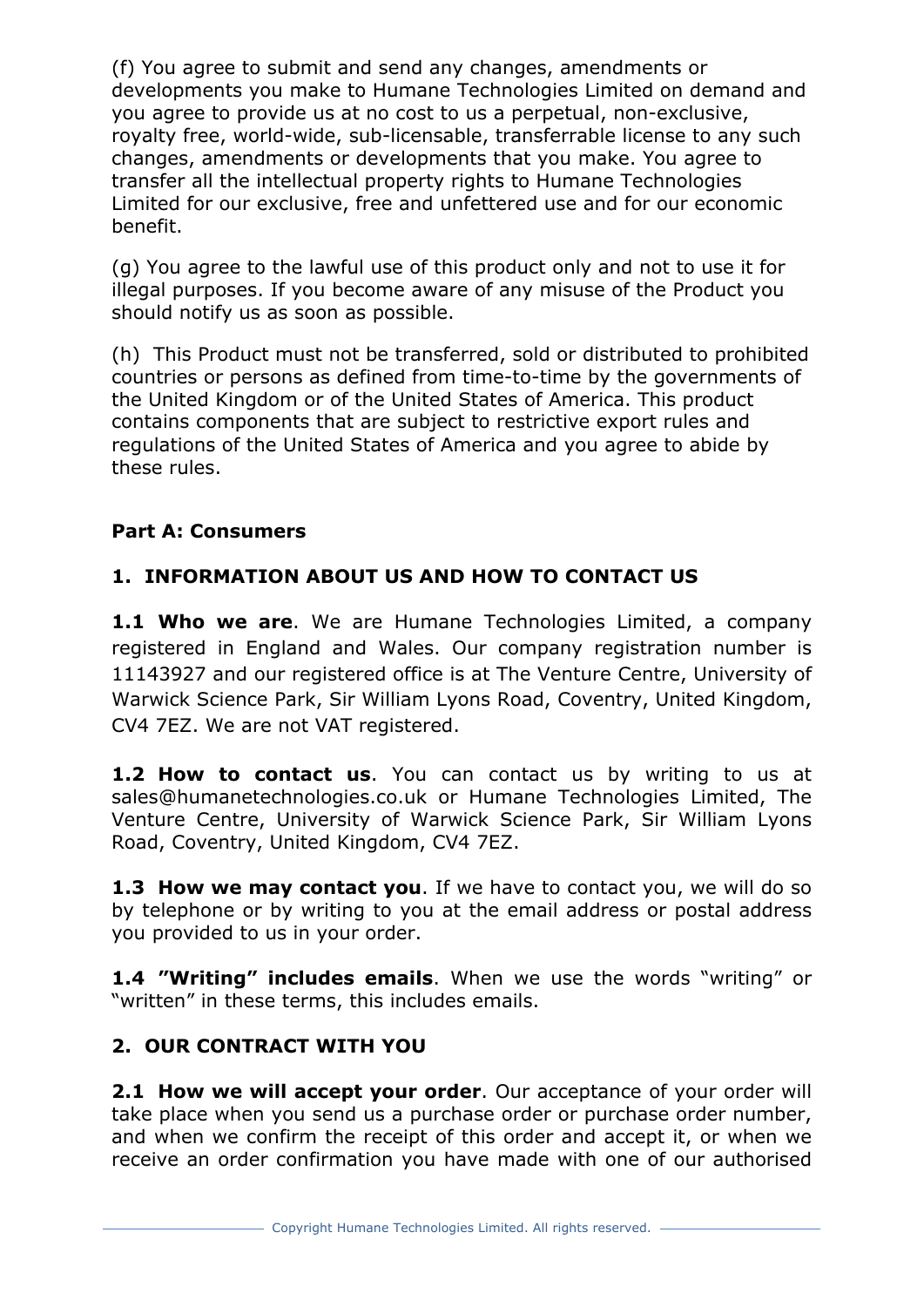third-party vendors, at which point a contract will come into existence between you and us.

**2.2 If we cannot accept your order**. If we are unable to accept your order, we will inform you of this and will not charge you for the Product. This might be because the Product is out of stock, because of unexpected limits on our resources which we could not reasonably plan for, because we have identified an error in the price or description of the Product, or because we are unable to meet a delivery deadline you have specified.

**2.3 Your order number**. We will assign an order number to your order and tell you what it is when we accept your order. It will help us if you can tell us the order number whenever you contact us about your order.

**2.4 Customers outside the UK**. We reserve the right not to accept orders from outside the UK, if you are based outside the UK and we do accept your order then nothing in these terms will affect your consumer rights applicable in your country to the extent that they cannot be limited or excluded by these terms.

## **3. OUR PRODUCTS**

**3.1 Product specification**. The description, specification and use requirements of the product is set out in its dedicated manual, on our website (https://humanetechnologies.co.uk) or that of our third party vendors with whom you placed your order ("the Website"). Subject to the Clauses below, the Product will be in accordance with that description and specification at the time you made your order. The description, specification and use requirements of the product might change from time to time, in which case we will contact you and inform of such changes.

**3.2 Products may vary slightly from their description**. The images of the products on the Website are for illustrative purposes only. Although we have made every effort to display the Product accurately, your Product may vary slightly from those images.

**3.3 Product packaging may vary**. The packaging of the Product may vary from that shown in images on the Website.

## **4. YOUR RIGHTS TO MAKE CHANGES**

If you wish to make a change to the Product you have ordered please contact us. We will let you know if the change is possible. If it is possible, we will let you know about any changes to the price of the Product, the timing of supply or anything else which would be necessary as a result of your requested change and ask you to confirm whether you wish to go ahead with the change. If we cannot make the change or the consequences of making the change are unacceptable to you, you may want to end the contract (see Clause 7- Your rights to end the contract).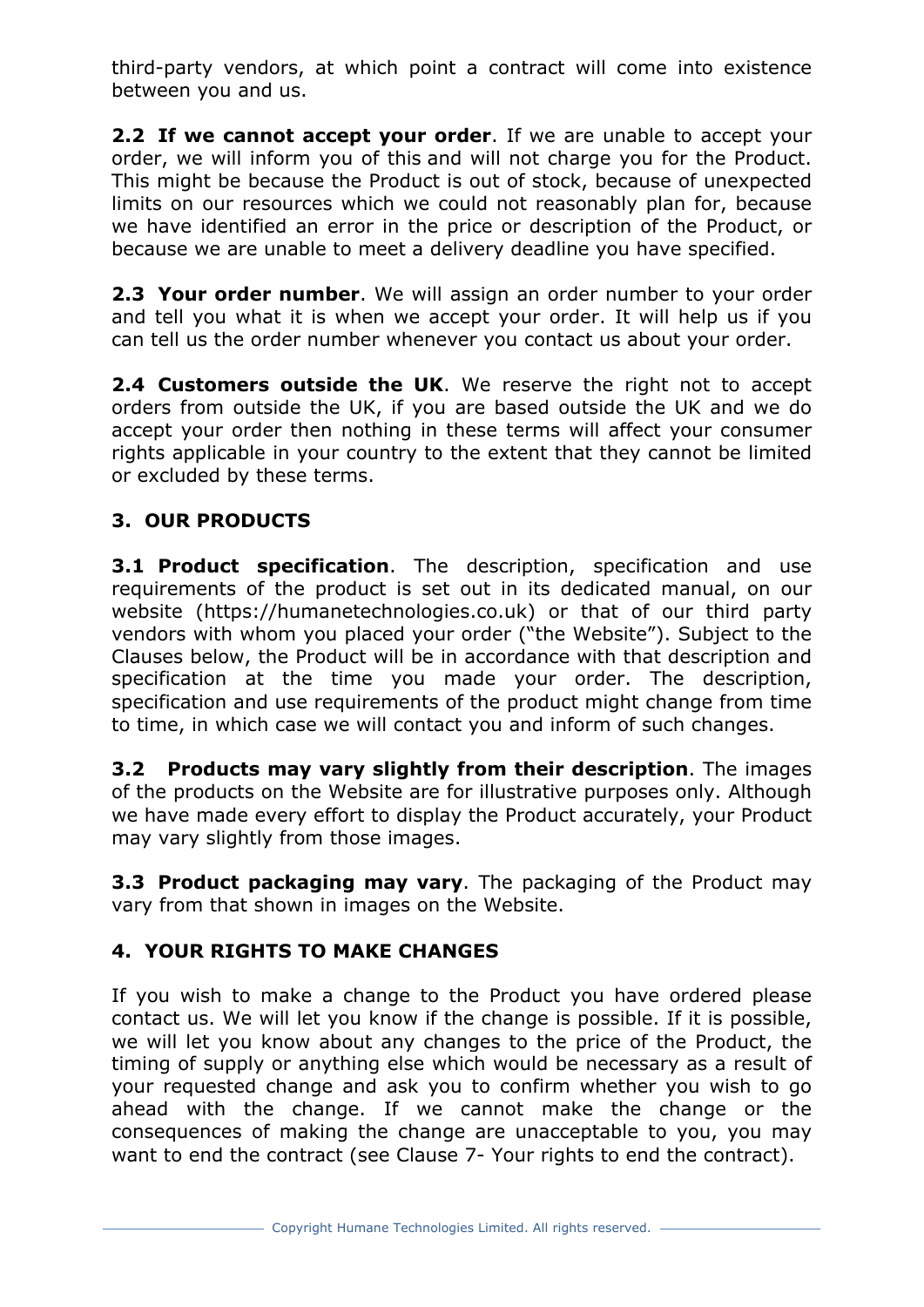## **5. OUR RIGHTS TO MAKE CHANGES**

**5.1 Minor changes to the Products**. We may change the Product: **(a)** to reflect changes in relevant laws and regulatory requirements; and

**(b)** to implement minor technical adjustments and improvements. These changes will not affect your use of the product.

**(c)** other updates to the Product provided that the Product shall always match the description of it that we provided to you before you bought it.

These changes, if they affect the description, specification and use requirements of the product, will be communicated to you by us by contacting you.

## **6. PROVIDING THE PRODUCTS**

**6.1 Delivery costs.** The costs of delivery will be as displayed to you on the Website or on the sales quotation we have sent you.

**6.2 When we will provide the products.** We will deliver the Product to you as soon as reasonably possible and in any event within the number of days stated in our sales quotation we have sent you or stated on the Website where you placed your order, after the day on which we accept your order.

**6.3 We are not responsible for delays outside our control**. If our supply of the Product is delayed by an event outside our control then we will contact you as soon as possible to let you know and we will take steps to minimise the effect of the delay. We will not be liable for delays caused by the event.

**6.4 Collection.** We do not allow the collection of goods from our premises.

**6.5 If you are not at your delivery address when the product is delivered.** If no one is available at your address to take delivery and the products cannot be posted through your letterbox, our delivery partner will leave you a note informing you of how to rearrange delivery or collect the products from a local depot.

**6.6 If you do not re-arrange delivery.** If you do not collect the products from our delivery partner as arranged or if, after a failed delivery to you, you do not re-arrange delivery or collect them from a delivery depot our delivery partner will contact you for further instructions and may charge you for storage costs and any further delivery costs. If, despite our reasonable efforts, our delivery partner is unable to contact you or re-arrange delivery or collection we may end the contract and Clause 9.2 will apply.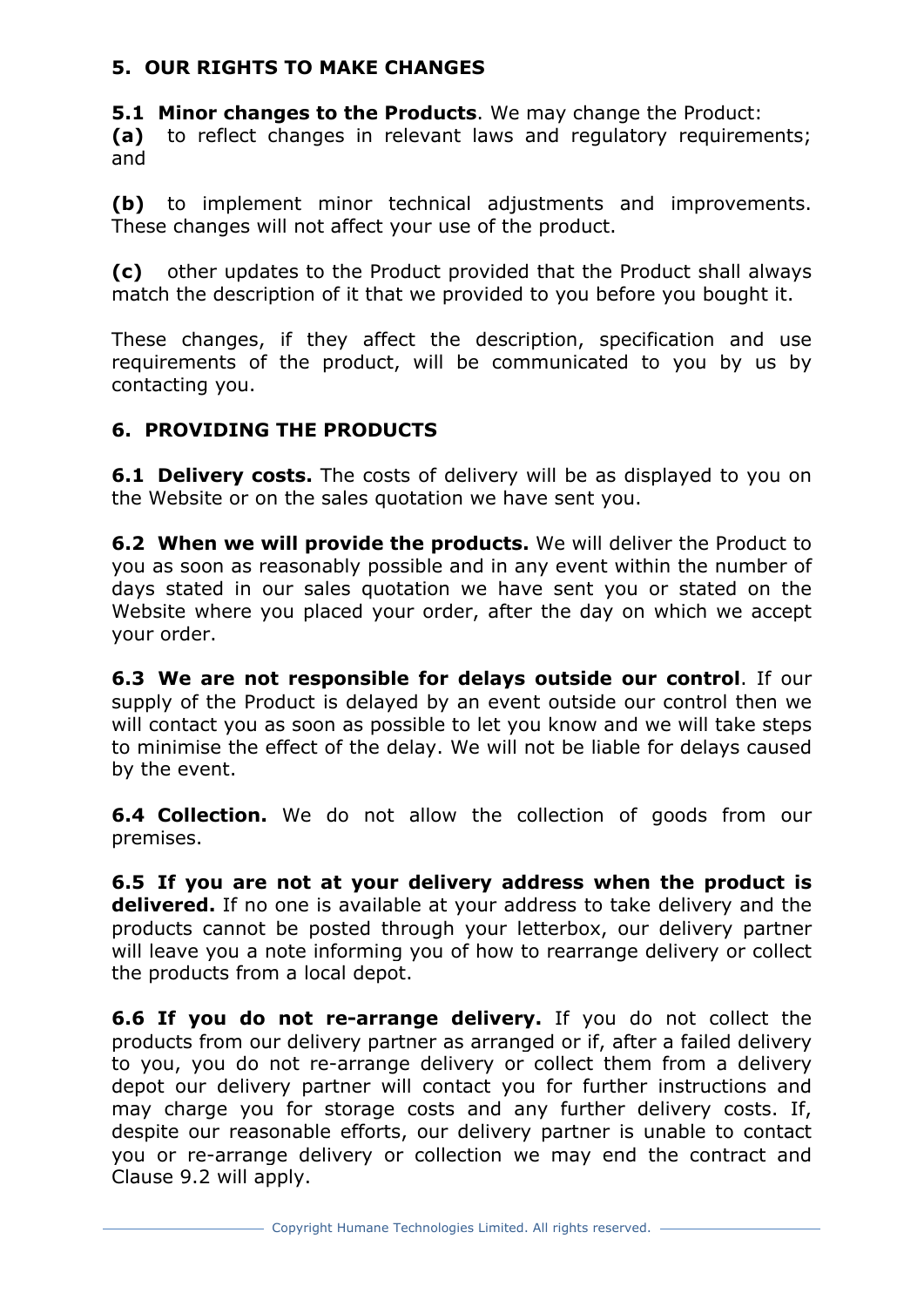**6.7 Your legal rights if we deliver goods late.** You have legal rights if we deliver any goods late. If we miss the delivery deadline for any goods then you may treat the contract as at an end straight away if any of the following apply:

(a) we have refused to deliver the goods;

(b) delivery within the delivery deadline was essential (taking into account all the relevant circumstances); or

(c) you told us before we accepted your order that delivery within the delivery deadline was essential.

**6.8 Setting a new deadline for delivery.** If you do not wish to treat the contract as at an end straight away, or do not have the right to do so under Clause 6.7, you can give us a new deadline for delivery, which must be reasonable, and you can treat the contract as at an end if we do not meet the new deadline.

**6.9 Ending the contract for late delivery.** If you do choose to treat the contract as at an end for late delivery under Clause 6.7 or Clause 6.8, you can cancel your order for any of the goods or reject goods that have been delivered. If you wish, you can reject or cancel the order for some of those goods (not all of them), unless splitting them up would significantly reduce their value. After that we will refund any sums you have paid to us for the cancelled goods and their delivery. If the goods have been delivered to you, you must either return them in person to where you bought them, post them back to us or (if they are not suitable for posting) allow us to collect them from you. We will pay the costs of postage or collection. Please email us at sales@humanetechnologies.co.uk for a return label or to arrange collection.

**6.10 When you become responsible for the goods.** The Product will be your responsibility from the time we (or our delivery partner) deliver the Product to the address you gave us.

**6.11 When you own goods.** You shall take legal ownership of the Product once we have received payment in full.

**6.12 Ordering through third party vendors.** Where you have ordered the Product through a third party vendor (such as Amazon or a distributor) then their delivery terms will apply to your order and where they are different to the terms set out above the third party terms shall take priority over Clauses  $6.1 - 6.6$ .

# **7. YOUR RIGHTS TO END THE CONTRACT**

**7.1 You can always end your contract with us.** Your rights when you end the contract will depend on what you have bought, whether there is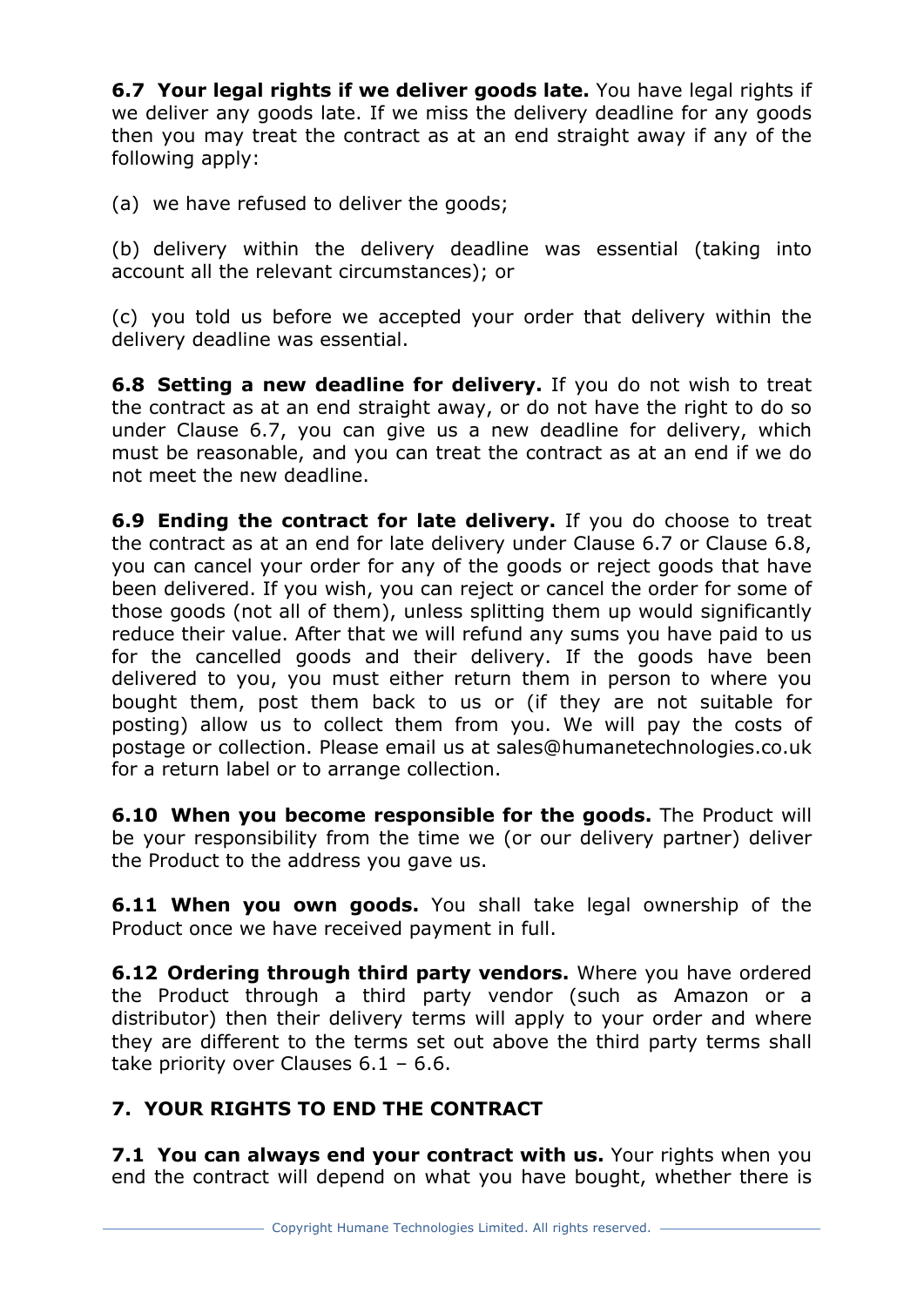anything wrong with it, how we are performing and when you decide to end the contract:

(a) If what you have bought is faulty or misdescribed you may have a legal right to end the contract (or to get the Product repaired or replaced or to get some or all of your money back), see Clause 10;

(b) If you want to end the contract because of something we have done or have told you we are going to do, see Clause 7.2;

(c) If you have just changed your mind about the product, see Clause 7.3. You may be able to get a refund if you are within the 14-day coolingoff period referred to in Clause 7.3, but this may be subject to deductions and you will have to pay the costs of return of any Products;

(d) In all other cases (if we are not at fault and there is no right to change your mind), see Clause 7.4.

**7.2 Ending the contract because of something we have done or are going to do.** If you are ending a contract for a reason set out at (a) to (e) below the contract will end immediately and we will refund you in full for any Products which have not been provided and you may also be entitled to compensation. The reasons are:

(a) we have told you about an upcoming change to the Product or these terms which you do not agree to;

(b) we have told you about an error in the price or description of the Product you have ordered and you do not wish to proceed;

(c) there is a risk that supply of the Products may be significantly delayed because of events outside our control;

(d) we have suspended supply of the Products for technical reasons, or notify you we are going to suspend them for technical reasons, in each case for a period of more than 30 days; or

(e) you have a legal right to end the contract because of something we have done wrong (including because we have delivered late (see Clause 6.7).

**7.3 Exercising your right to change your mind (Consumer Contracts Regulations 2013).** You have a legal right to change your mind within 14 days and receive a refund. These rights, under the Consumer Contracts Regulations 2013, are explained in more detail in these terms.

**7.4 Ending the contract where we are not at fault and there is no right to change your mind.** Even if we are not at fault and you do not have a right to change your mind (see Clause 7.1), you can still end the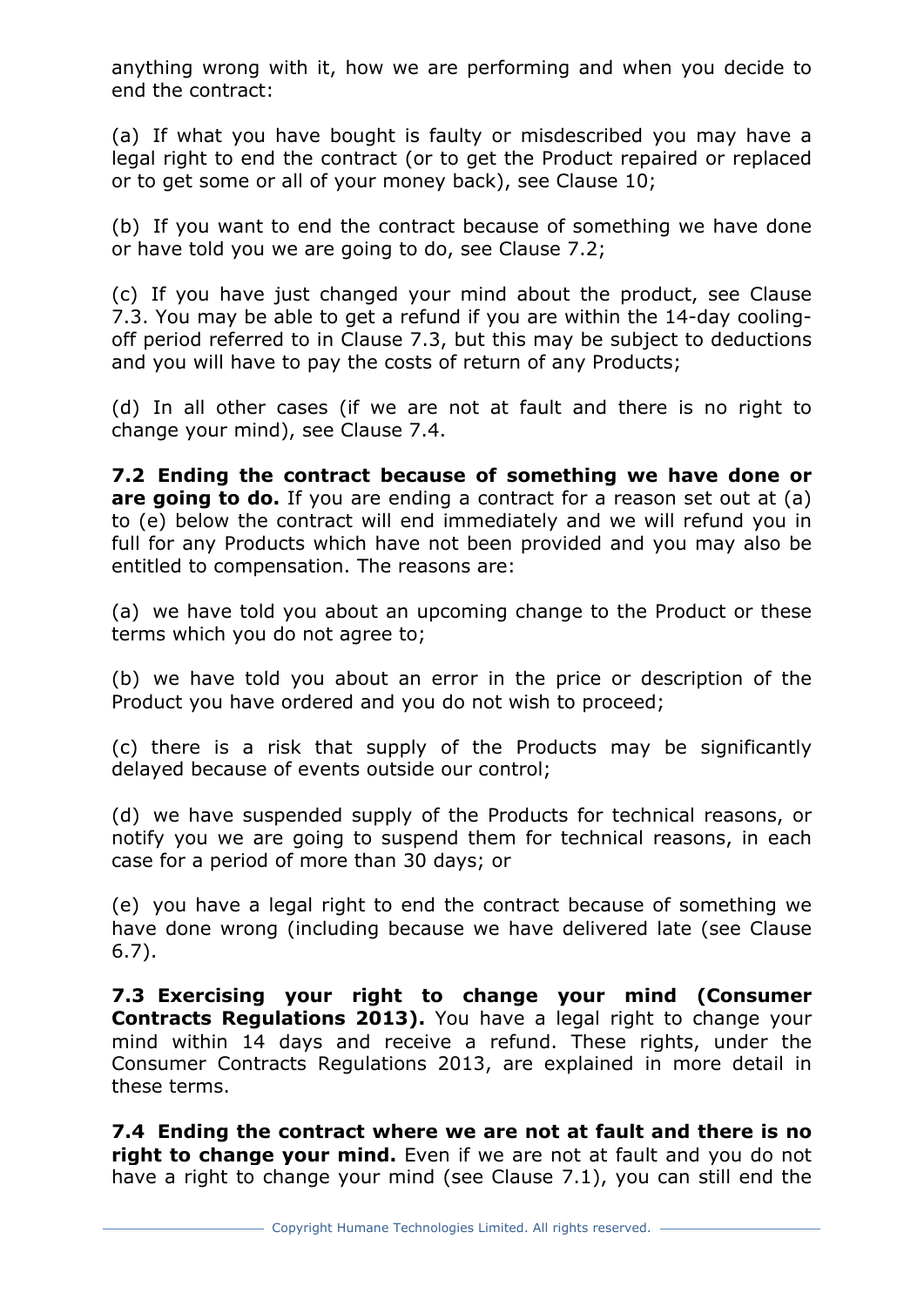contract before it is completed, but you may have to pay us compensation. The contract for the Product is completed when the Product is delivered and paid for. If you want to end a contract before it is completed where we are not at fault and you have not changed your mind, just contact us to let us know. The contract will end immediately and we will refund any sums paid by you for products not provided but we may deduct from that refund (or, if you have not made an advance payment, charge you) reasonable compensation for the net costs we will incur as a result of your ending the contract.

# **8. HOW TO END THE CONTRACT WITH US**

**8.1 Tell us you want to end the contract**. To end the contract with us, please let us know by doing one of the following:

- **(a) Phone or email**. Email us at sales@humanetechnologies.co.uk.
- **(b) Online**. Complete the contact form on our website.
- **(c) By post**. Write to us at the above address.

**8.2 Returning products after ending the contract.** If you end the contract for any reason after the Product has been dispatched to you or you have received it, you must return it to us. You must either return the goods in person to where you bought them, post them back to us at Humane Technologies Limited, The Venture Centre, University of Warwick Science Park, Sir William Lyons Road, Coventry, United Kingdom, CV4 7EZ. Please email us at sales@humanetechnologies.co.uk for a return label or to arrange collection. If you are exercising your right to change your mind you must send off the goods within 14 days of telling us you wish to end the contract.

**8.3 When we will pay the costs of return.** We will pay the costs of return:

(a) if the products are faulty or misdescribed;

(b) if you are ending the contract because we have told you of an upcoming change to the product or these terms, an error in pricing or description, a delay in delivery due to events outside our control or because you have a legal right to do so as a result of something we have done wrong; or

(c) if you are exercising your right to change your mind.

In all other circumstances (including where you are exercising your right to change your mind) you must pay the costs of return.

**8.4 What we charge for collection.** If you are responsible for the costs of return and we are collecting the Product from you, we will charge you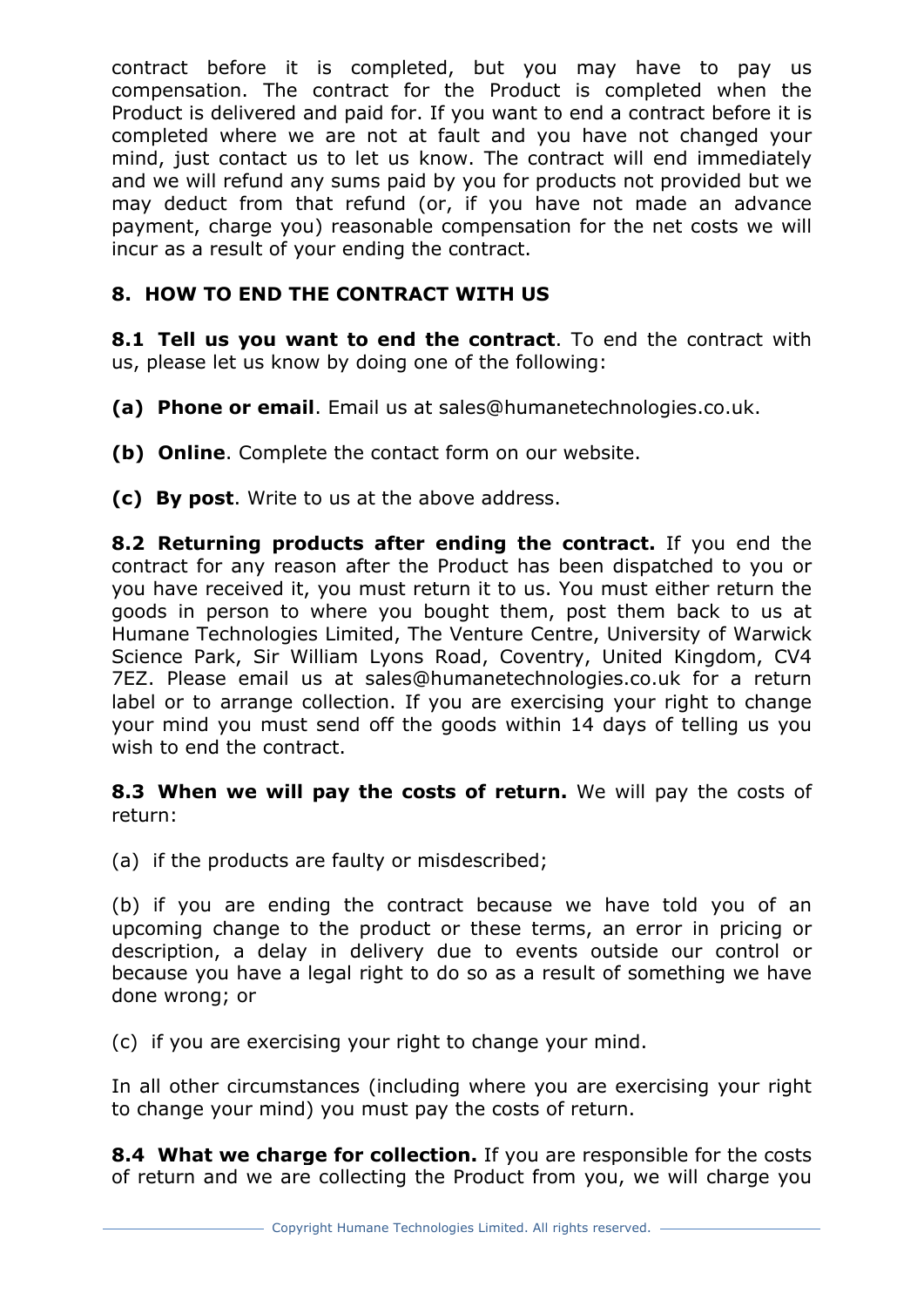the direct cost to us of collection. The costs of collection will be the same as our charges for standard delivery.

**8.5 How we will refund you.** We will refund you the price you paid for the Products including delivery costs, by the method you used for payment. However, we may make deductions from the price, as described below.

**8.6 Deductions from refunds if you are exercising your right to change your mind.** If you are exercising your right to change your mind:

(a) We may reduce your refund of the price (excluding delivery costs) to reflect any reduction in the value of the goods, if this has been caused by your handling them in a way which would not be permitted in a shop. If we refund you the price paid before we are able to inspect the goods and later discover you have handled them in an unacceptable way, you must pay us an appropriate amount.

(b) The maximum refund for delivery costs will be the costs of delivery by the least expensive delivery method we offer. For example, if we offer delivery of a product within 3-5 days at one cost but you choose to have the product delivered within 24 hours at a higher cost, then we will only refund what you would have paid for the cheaper delivery option.

**8.7 When your refund will be made.** We will make any refunds due to you as soon as possible. If you are exercising your right to change your mind then your refund will be made within 14 days from the day on which we receive the Product back from you or, if earlier, the day on which you provide us with evidence that you have sent the Product back to us. For information about how to return a product to us, see Clause 8.2.

## **9. OUR RIGHTS TO END THE CONTRACT**

**9.1 We may end the contract if you break it**. We may end the contract for a product at any time by writing to you if:

**(a)** you do not make any payment to us when it is due and you still do not make payment within 14 days of us reminding you that payment is due;

**(b)** you do not, within a reasonable time of us asking for it, provide us with information that is necessary for us to provide the products;

**(c)** you do not, within a reasonable time, allow us to deliver the Products; or

**9.2 You must compensate us if you break the contract**. If we end the contract in the situations set out in Clause 9.1 we will refund any money you have paid in advance for products we have not provided but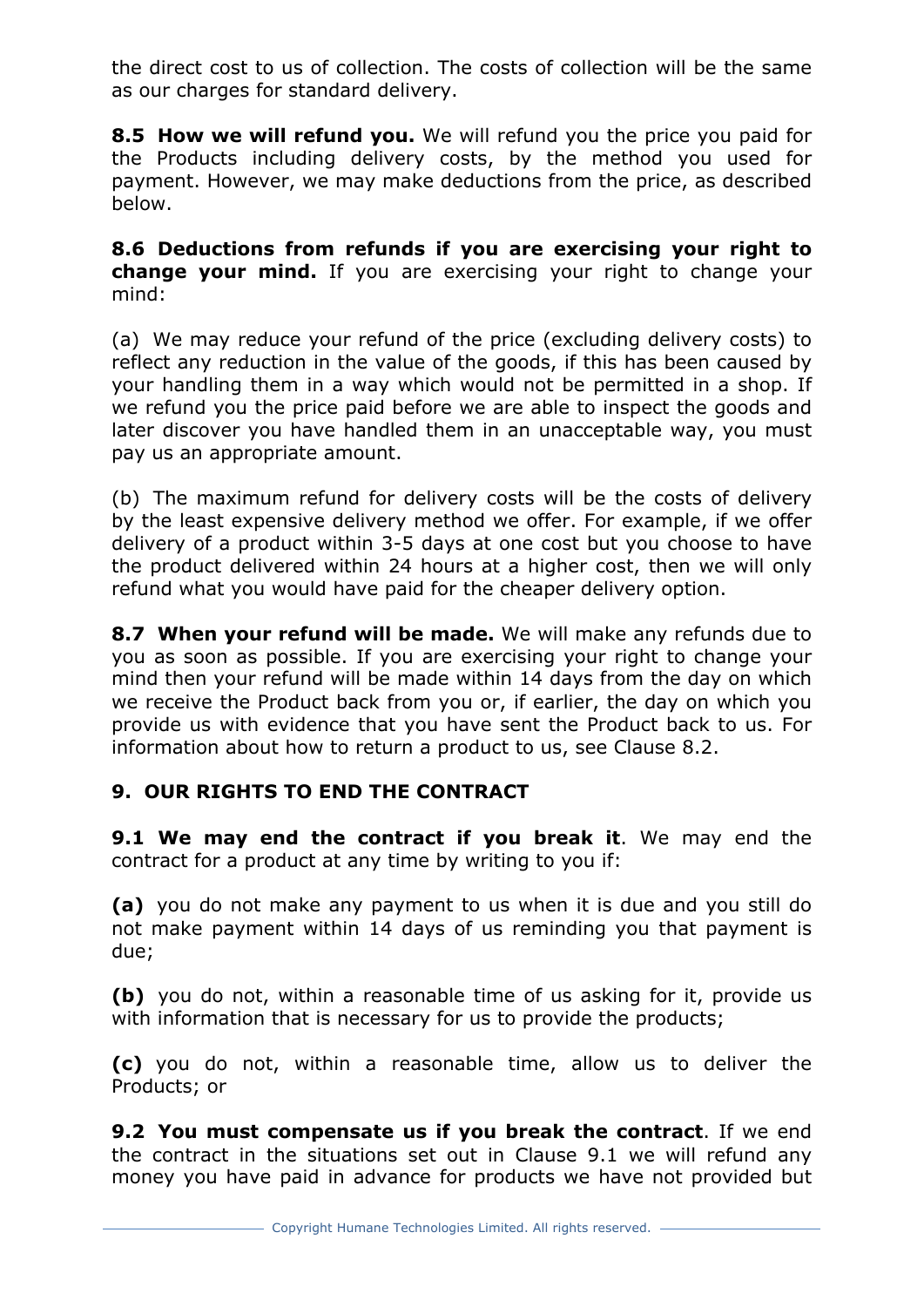we may deduct or charge you reasonable compensation for the net costs we will incur as a result of your breaking the contract.

## **10. IF THERE IS A PROBLEM WITH THE PRODUCT**

**10.1 How to tell us about problems**. If you have any questions or complaints about the product, please contact us. You can write to us at sales@humanetechnologies.co.uk or Humane Technologies Limited The Venture Centre, University of Warwick Science Park, Sir William Lyons Road, Coventry, United Kingdom, CV4 7EZ.

**10.2 Summary of your legal rights.** We are under a legal duty to supply products that are in conformity with this contract. See the box below for a summary of your key legal rights in relation to the Product. Nothing in these terms will affect your legal rights.

## **Summary of your key legal rights**

This is a summary of your key legal rights. These are subject to certain exceptions. For detailed information please visit the Citizens Advice website www.adviceguide.org.uk or call 03454 04 05 06.

The Consumer Rights Act 2015 says goods must be as described, fit for purpose and of satisfactory quality. During the expected lifespan of your Product your legal rights entitle you to the following:

a) Up to 30 days: if your goods are faulty, then you can get an immediate refund.

b) Up to six months: if your goods can't be repaired or replaced, then you're entitled to a full refund, in most cases.

c) Up to six years: if your goods do not last a reasonable length of time you may be entitled to some money back.

See also Clause 7.3.

**10.3 Your obligation to return rejected products.** If you wish to exercise your legal rights to reject the Product you must either return it in person to where you bought it, post it back to us or (if not suitable for posting) allow us to collect it from you. We will pay the costs of postage or collection. Please email us at sales@humanetechnologies.co.uk for a return label or to arrange collection.

#### **11. PRICE AND PAYMENT**

**11.1 Where to find the price for the Product**. The price of the Product (which includes VAT) will be the price indicated on the order pages when you placed your order or on the sales quotation we have sent you. We take all reasonable care to ensure that the price of the product advised to you is correct. However please see Clause 11.3 for what happens if we discover an error in the price of the product you order.

**11.2 We will pass on changes in the rate of VAT**. If the rate of VAT changes between your order date and the date we supply the product, we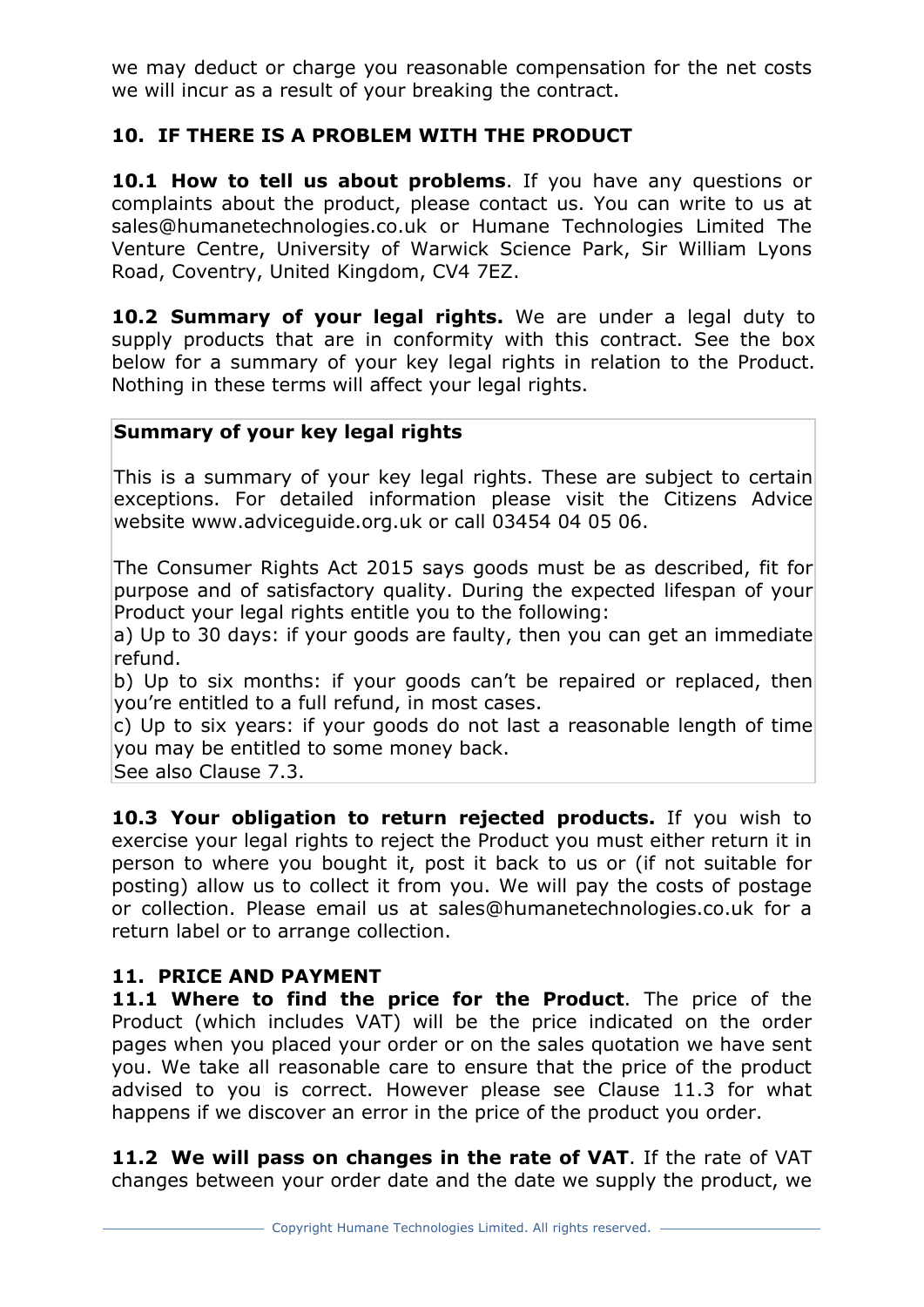will adjust the rate of VAT that you pay (if applicable), unless you have already paid for the product in full before the change in the rate of VAT takes effect.

**11.3 What happens if we got the price wrong**. It is always possible that, despite our efforts, some of the products we sell may be incorrectly priced. We will normally check prices before accepting your order so that, where the Product's correct price at your order date is less than our stated price at your order date, we will charge the lower amount. If the Product's correct price at your order date is higher than the price stated to you, we will contact you for your instructions before we accept your order. If we accept and process your order where a pricing error is obvious and unmistakeable and could reasonably have been recognised by you as a mispricing, we may end the contract, refund you any sums you have paid and require the return of any goods provided to you.

**11.4 When you must pay and how you must pay**. Where you have ordered through a third party vendor you must pay that vendor at the time of order in accordance with their terms and procedures. Where you order directly from us, we accept payment via bank transfer or with credit and debit cards and other forms of payment listed on our order pages or on the sales quotation we have sent you. You must pay for the Product by the date listed on the sales quotation we have sent you. We will not charge your credit or debit card until we dispatch the Product to you.

**11.5 We can charge interest if you pay late**. If you do not make any payment to us by the due date we may charge interest to you on the overdue amount at the rate of 2% a year above the base lending rate of Barclays Bank Plc from time to time. This interest shall accrue on a daily basis from the due date until the date of actual payment of the overdue amount, whether before or after judgment. You must pay us interest together with any overdue amount.

**11.6 What to do if you think an invoice is wrong**. If you think an invoice is wrong please contact us promptly to let us know. You will not have to pay any interest until the dispute is resolved. Once the dispute is resolved we will charge you interest on correctly invoiced sums from the original due date.

#### **12. OUR RESPONSIBILITY FOR LOSS OR DAMAGE SUFFERED BY YOU**

**12.1 We are responsible to you for foreseeable loss and damage caused by us.** If we fail to comply with these terms, we are responsible for loss or damage you suffer that is a foreseeable result of our breaking this contract or our failing to use reasonable care and skill, but we are not responsible for any loss or damage that is not foreseeable. Loss or damage is foreseeable if either it is obvious that it will happen or if, at the time the contract was made, both we and you knew it might happen, for example, if you discussed it with us during the sales process.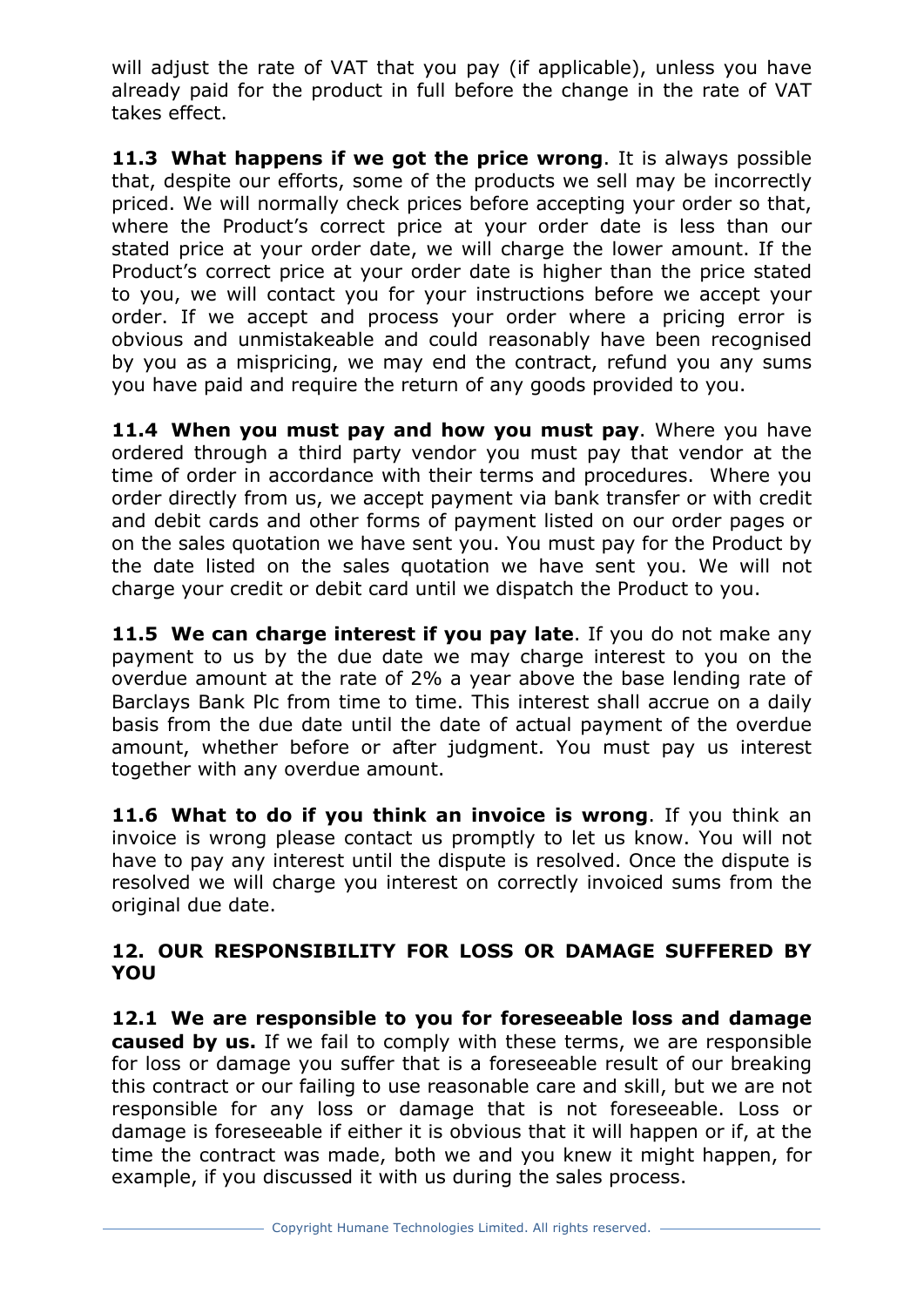**12.2 We do not exclude or limit in any way our liability to you**  where it would be unlawful to do so. This includes liability for death or personal injury caused by our negligence or the negligence of our employees, agents or subcontractors; for fraud or fraudulent misrepresentation; for breach of your legal rights in relation to the products as summarised at Clause 10.2.

**12.3 Damage to your other digital content or devices.** If defective digital content which we have supplied damages a device or digital content belonging to you and this is caused by our failure to use reasonable care and skill we will either repair the damage or pay you reasonable compensation up to a maximum of £250. However, we will not be liable for damage which you could have avoided by following our advice to apply an update offered to you free of charge or for damage which was caused by you failing to correctly follow installation instructions or to have in place the minimum system requirements advised by us.

**12.4 We are not liable for business losses.** We only supply the products under this Part A for private use. If you use the products for any commercial, business or re-sale purpose we will have no liability to you for any loss of profit, loss of business, business interruption, or loss of business opportunity under this Part A and you are subject to the applicable terms of Part B below.

**12.5 Use of the Product other than in accordance with the use requirements**. We are not liable for losses that you suffer as a result of using the Product in contravention of the use requirements that we clearly state on our Website or in our latest, up-to-date product manual and related documentation.

## **13. HOW WE MAY USE YOUR PERSONAL INFORMATION**

**13.1 How we may use your personal information**. We will only use your personal information as set out in our https://humanetechnologies.co.uk/privacy-policy.

#### **14. OTHER IMPORTANT TERMS**

**14.1 We may transfer this agreement to someone else**. We may transfer our rights and obligations under these terms to another organisation. We will always tell you in writing if this happens and we will ensure that the transfer will not affect your rights under the contract.

**14.2 You need our consent to transfer your rights to someone else (except that you can always transfer our guarantee)**. You may only transfer your rights or your obligations under these terms to another person if we agree to this in writing. We may not agree if that person would have otherwise been required to pay for the digital content.

**14.3 Nobody else has any rights under this contract (except someone you pass your guarantee on to**). This contract is between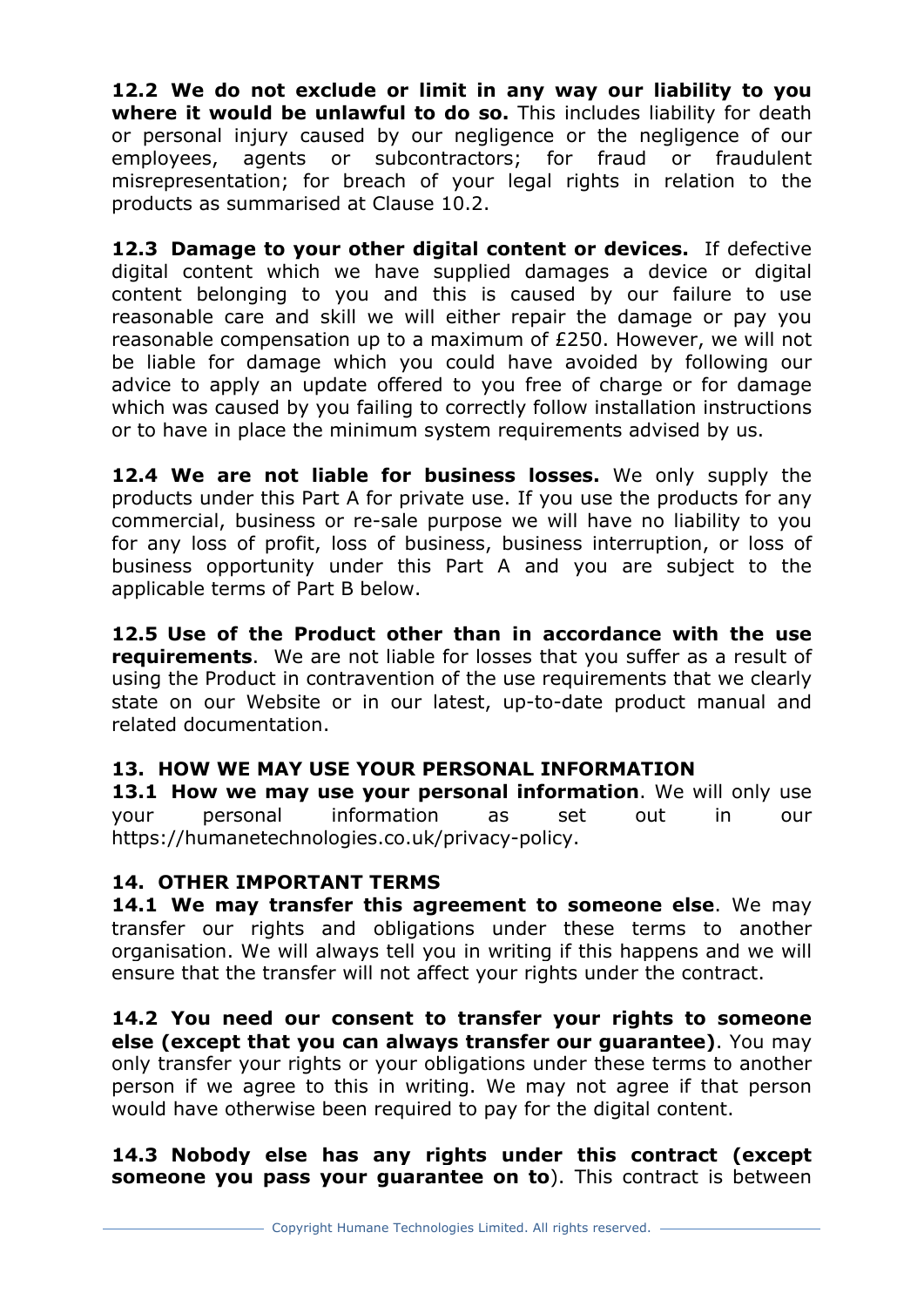you and us. No other person shall have any rights to enforce any of its terms.

**14.4 If a court finds part of this contract illegal, the rest will continue in force**. Each of the paragraphs of these terms operates separately. If any court or relevant authority decides that any of them are unlawful, the remaining paragraphs will remain in full force and effect.

**14.5 Even if we delay in enforcing this contract, we can still enforce it later**. If we do not insist immediately that you do anything you are required to do under these terms, or if we delay in taking steps against you in respect of your breaking this contract, that will not mean that you do not have to do those things and it will not prevent us taking steps against you at a later date.

**14.6 Which laws apply to this contract and where you may bring legal proceedings**. These terms are governed by English law and you can bring legal proceedings in respect of the products in the English courts. If you live in Scotland you can bring legal proceedings in respect of the products in either the Scottish or the English courts. If you live in Northern Ireland you can bring legal proceedings in respect of the products in either the Northern Irish or the English courts.

## **Part B: Business, Commercial, Scientific and Academic Users**

## **1. APPLICATION**

Where you intend to use the Product for business, commercial, scientific or academic purposes, for example in the context of your employment with a business or at a scientific or academic institution then Part A of these terms shall apply except to the extent amended by this Part B. If there is a conflict between Part A and Part B then this Part B shall take priority.

1. Clauses 7.3, 8.3(c), 8.6, will not apply.

2. The provisions of Clause 10.2 shall not apply and will be replaced by the following:

The product is provided with the following warranty: for a period of 30 days from the date of delivery the Product will materially conform to the description and any specification set out or referred to in its accompanying documentation. Your sole and exclusive remedy in connection with this warranty is that at our discretion we will repair or replace the faulty Product or terminate the contract and refund the charges paid by you for the faulty Product.

3. The provisions of Clause 12 shall not apply and will be replaced by the following: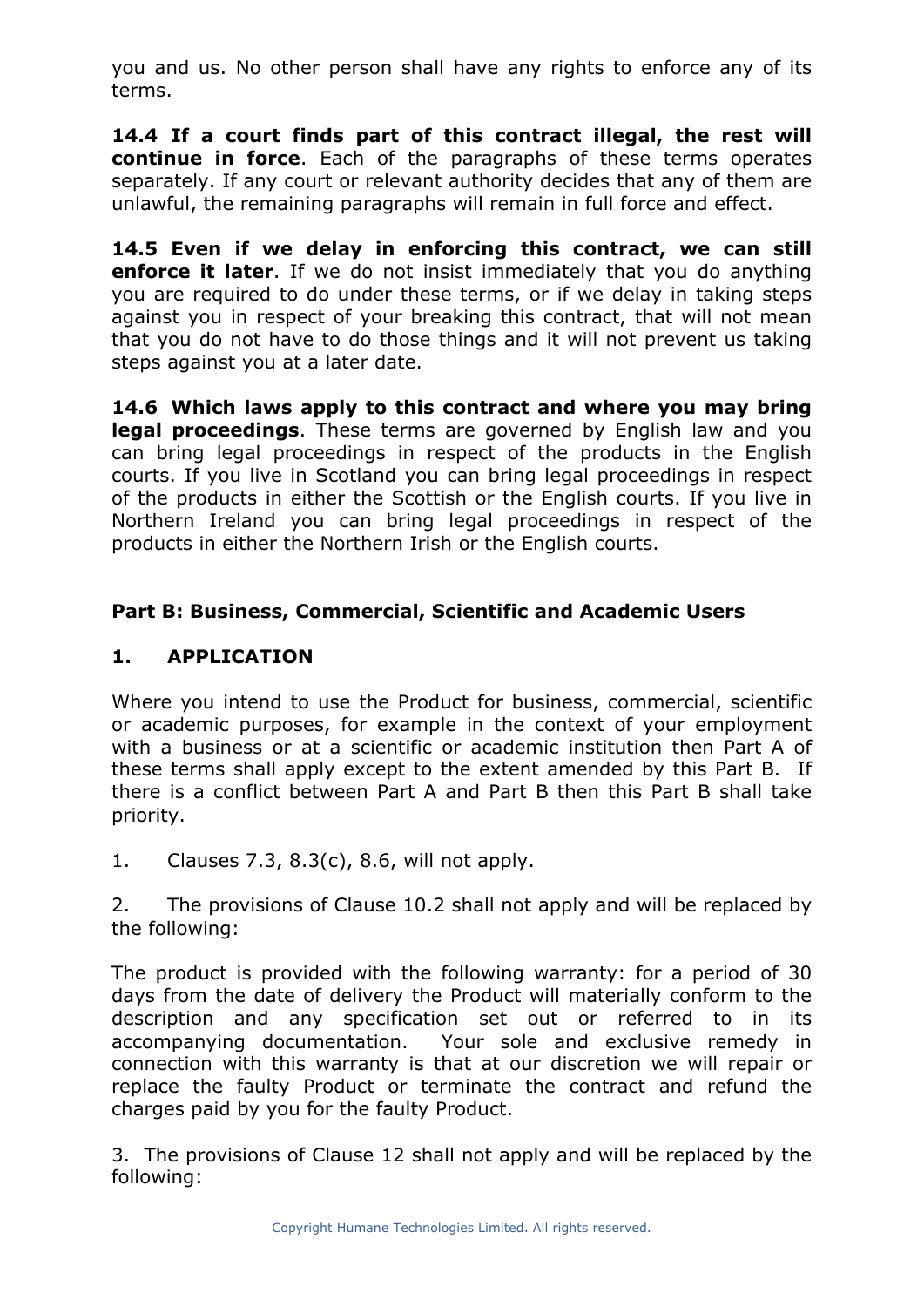12.1 Notwithstanding any provision to the contrary, nothing in these terms shall limit or exclude any liability for: death; personal injury; fraud; fraudulent misrepresentation; and any liability which may not be lawfully limited or excluded.

12.2 Subject to Clause 12.1, we shall not be liable in any circumstances for any consequential, special, incidental or indirect losses, or the following losses whether direct, consequential, special, incidental or indirect losses: loss of profits; loss of revenue; economic loss; loss of business or contracts; loss of anticipated savings or goodwill; loss of data; loss arising from failing to follow the use requirements of the Product on our Website or in associated, latest, up-to-date product manual and additional documentation (or any losses arising from a claim by a third party for any of the above losses); whether arising under contract, statute, tort (including without limitation, negligence), or otherwise.

12.3 Subject to Clauses 12.1 and 12.2, our aggregate liability for all claims arising under or in connection with the contract and the Product (whether arising under contract (including without limitation, in relation to any deliberate repudiatory and fundamental breaches), statute, tort (including without limitation negligence) or otherwise) shall be limited to charges paid for the Product that gave rise to such claim.

4. Either us or you shall be entitled to terminate the contract if the other party presents a petition or have a bona fide petition presented by a creditor for its winding up, or shall convene a meeting to pass a resolution for voluntary winding up, or shall enter into any liquidation (other than for the purposes of a bona fide reconstruction or amalgamation), shall call a meeting of its creditors, or shall have a receiver of all or any of its undertakings or assets appointed, or shall be deemed by virtue of the relevant statutory provisions under the applicable law to be unable to pay its debts.

5. These terms contain the entire agreement between us and supersede and replaces all other written and oral communications between us relating to the Product. Each of us hereby confirms that we have not relied upon any representations, communications or other matters which have not been expressly stated in these terms, whether as an inducement to enter into these terms or otherwise. Notwithstanding any provision to the contrary, nothing in these terms limits or excludes either party's liability for fraudulent misrepresentations.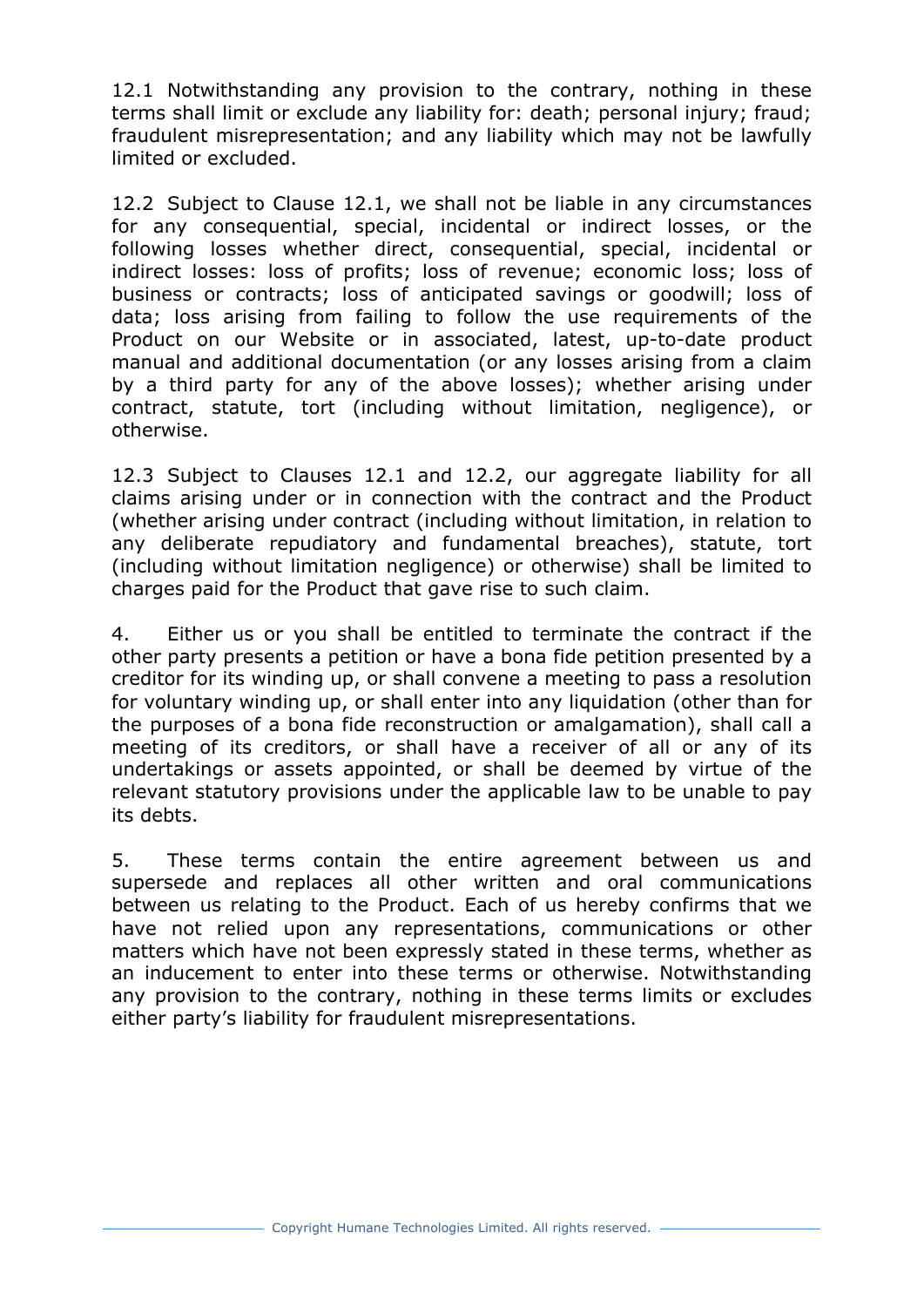#### **TERMS AND CONDITIONS FOR DOWNLOADING SOFTWARE AND DIGITAL CONTENT**

## **THESE TERMS**

**What these terms cover**. These are the terms and conditions on which we supply software and / or digital content to you (we refer to this digital content in the terms below as a "**Product**"). The Product is provided free of charge and in consideration of us agreeing to provide the Product to you, you are agreeing to abide by these terms. Part A applies where you are acting as a consumer. Part B contains amendments and additional terms that apply if you are using the Product in the course of scientific or academic research purposes. The Product is not supplied for business or other commercial uses.

**Why you should read them**. Please read these terms carefully before you submit your order to us i.e., request to download the Product. These terms tell you who we are, how we will provide the digital content to you, how you and we may change or end the contract, what to do if there is a problem and other important information.

#### **Part A: Consumers**

## **1. INFORMATION ABOUT US AND HOW TO CONTACT US**

**1.1 Who we are**. We are Humane Technologies Ltd., a company registered in England and Wales. Our company registration number is 11143927 and our registered office is at The Venture Centre, University of Warwick Science Park, Sir William Lyons Road, Coventry, United Kingdom, CV4 7EZ.

**1.2 How to contact us**. You can contact us by writing to us at contact@humanetechnologies.co.uk or Humane Technologies Limited, The Venture Centre, University of Warwick Science Park, Sir William Lyons Road, Coventry, United Kingdom, CV4 7EZ.

**1.3 How we may contact you**. If we have to contact you, we will do so by telephone or by writing to you at the email address or postal address you provided to us in your order.

**1.4 "Writing" includes emails**. When we use the words "writing" or "written" in these terms, this includes emails.

# **2. OUR CONTRACT WITH YOU**

**2.1 How we will accept your order**. Our acceptance of your order will take place when we email you to accept it, at which point a contract will come into existence between you and us.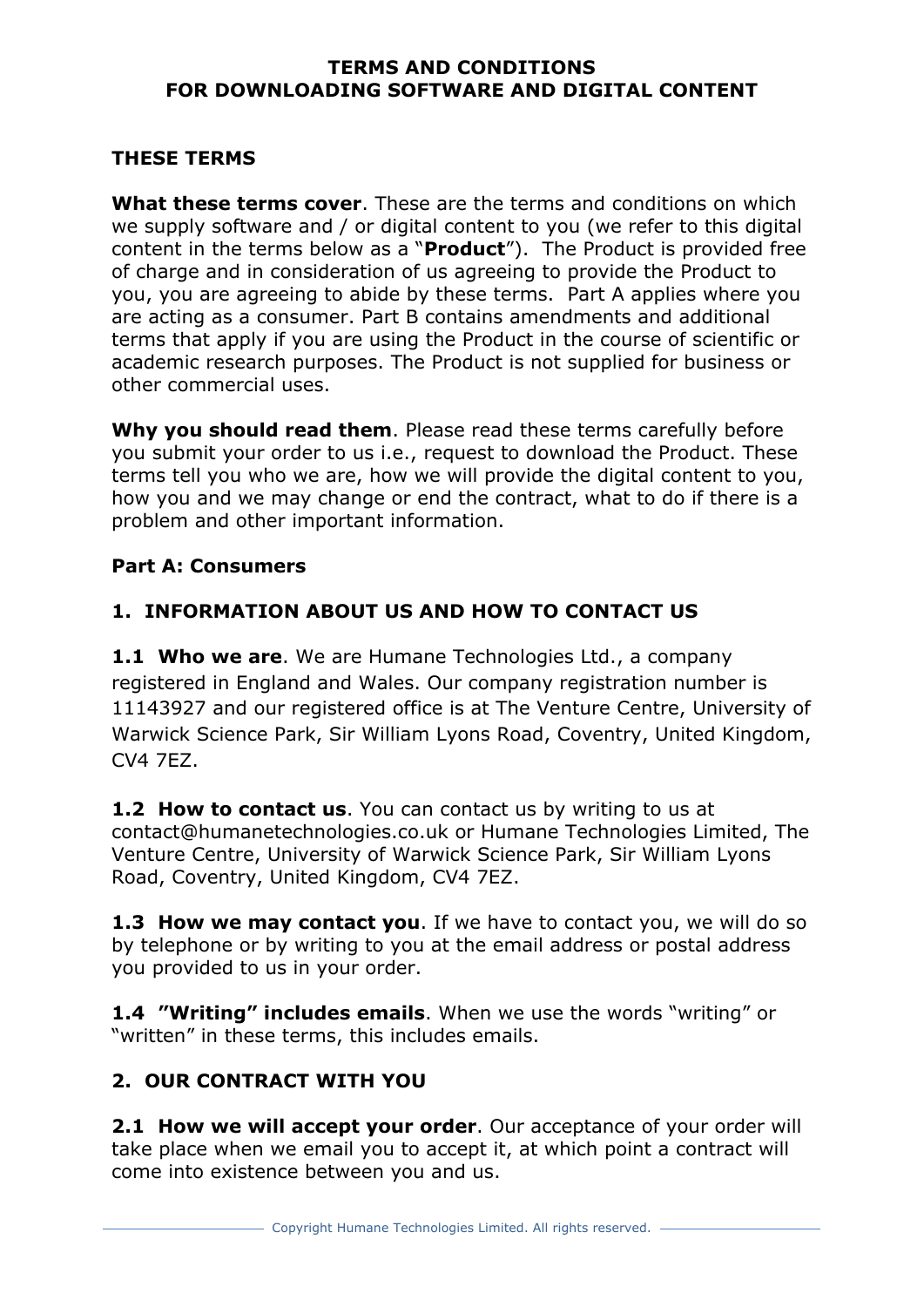**2.2 If we cannot accept your order**. If we are unable to accept your order, we will inform you of this. As the product is provided free of charge we have no obligation to accept your order.

**2.3 Customers outside the UK**. We reserve the right not to accept orders from outside the UK, if you are based outside the UK and we do accept your order then nothing in these terms will affect your consumer rights applicable in your country to the extent that they cannot be limited or excluded by these terms.

# **3. OUR PRODUCTS**

**3.1 Products may vary slightly from their description**. The images of the products on our website are for illustrative purposes only. Although we have made every effort to display the product accurately, your product may vary slightly from those images.

# **4. OUR RIGHTS TO MAKE CHANGES**

**4.1 Minor changes to the products**. We may change the product: **(a)** to reflect changes in relevant laws and regulatory requirements; and

**(b)** to implement minor technical adjustments and improvements. These changes will not affect your use of the product.

**(c)** other updates to digital content provided that the digital content shall always match the description of it that we provided to you before you bought it.

**(d)** Humane Technologies Limited reserves the right to make a charge for downloading content and any software and we reserve the right to issue and to revoke software licences at any time and without prior notice.

## **5. PROVIDING THE PRODUCTS**

**5.1** We will make the digital content available for download by you as soon as we accept your order.

**5.2 We are not responsible for delays outside our control**. If our supply of the products is delayed by an event outside our control then we will contact you as soon as possible to let you know and we will take steps to minimise the effect of the delay. We will not be liable for delays caused by the event.

**5.3 When you become responsible for the product**. You are responsible for keeping the product secure and for backing-up your copy of the digital content.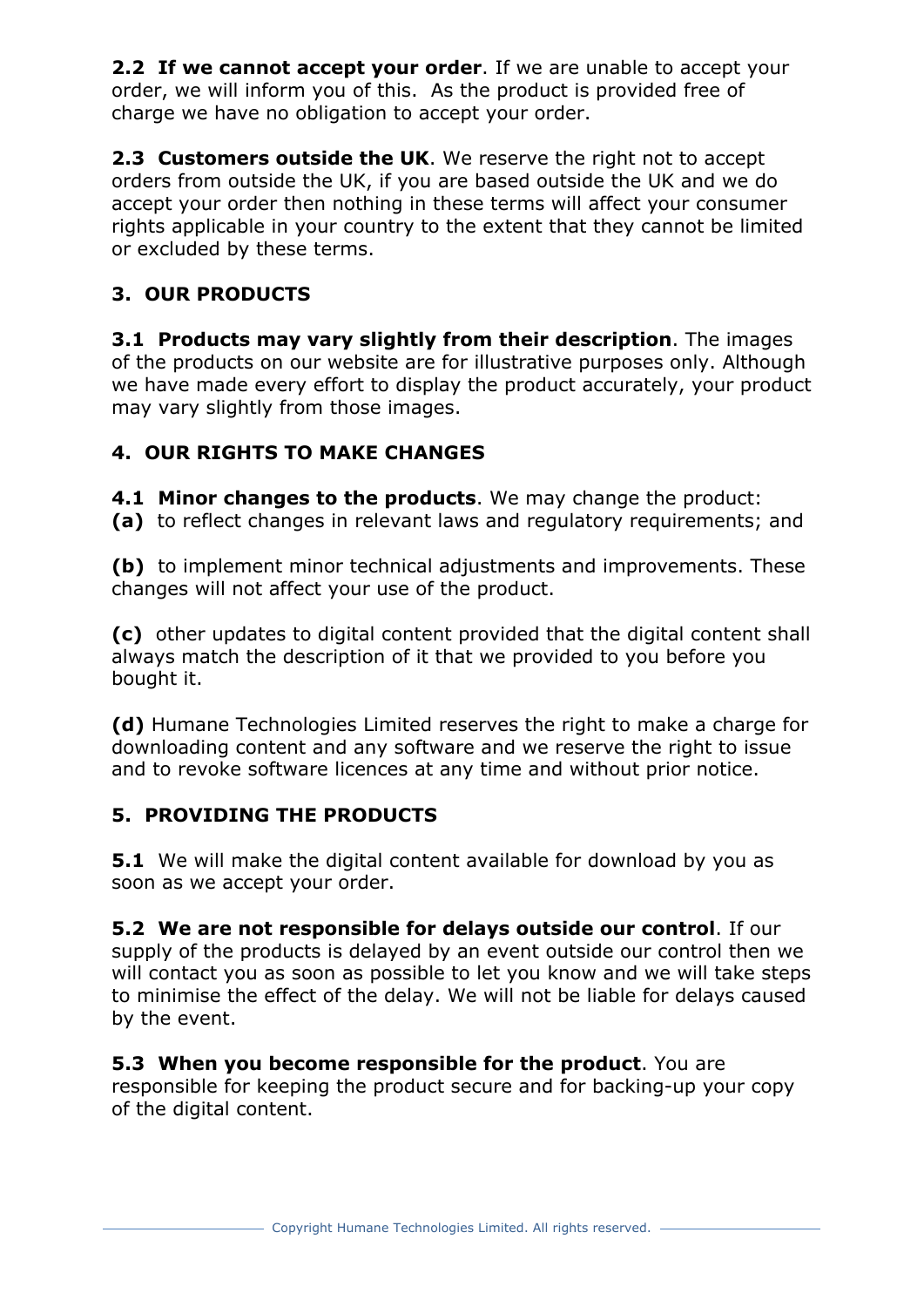# **6. OWNERSHIP OF THE PRODUCT**

**6.1** We retain all ownership rights in the products, and we give you a right to use them in accordance with these terms.

# **7 YOUR RIGHTS TO USE THE PRODUCT**

**7.1 Grant of licence.** We hereby grant to you a personal, nontransferable, non-exclusive, non-sub licensable, revocable, royalty-free licence to use the Product on a perpetual basis solely and strictly limited to your own use as a consumer provided that you observe the following restrictions:

(a) You shall not grant sub-licences, in whole or in part, of any of the rights granted under these terms without our express written consent.

(b) You may change, amend or develop the Product provided that you provide us with a perpetual, non-exclusive, royalty free, world-wide, sublicensable, transferrable licence to any such changes, amendments or developments that you make.

(c) You shall comply with all applicable laws in using the Product and exercising your rights under these terms.

(d) You shall ensure that the Product is kept secure and prevent unauthorised access, copying, modification, storage, reproduction, display or distribution of the Product.

(e) You agree to submit and send any changes, amendments or developments you make to Humane Technologies Limited on demand and you agree to provide us at no cost to us a perpetual, non-exclusive, royalty free, world-wide, sub-licensable, transferrable licence to any such changes, amendments or developments that you make.

**7.2 Misuse.** If you become aware of any misuse of the Product you should notify us as soon as possible.

## **8. HOW TO END THE CONTRACT WITH US**

**8.1 Tell us you want to end the contract**. To end the contract with us, please let us know by doing one of the following:

**(a) Email**. Email us at contact@humanetechnologies.co.uk.

**(b) Online**. Complete the contact form on our website.

**(c) By post**. Write to us at the above address.

**8.2 Deleting products after ending the contract**. If you end the contract for any reason after the product has been downloaded you must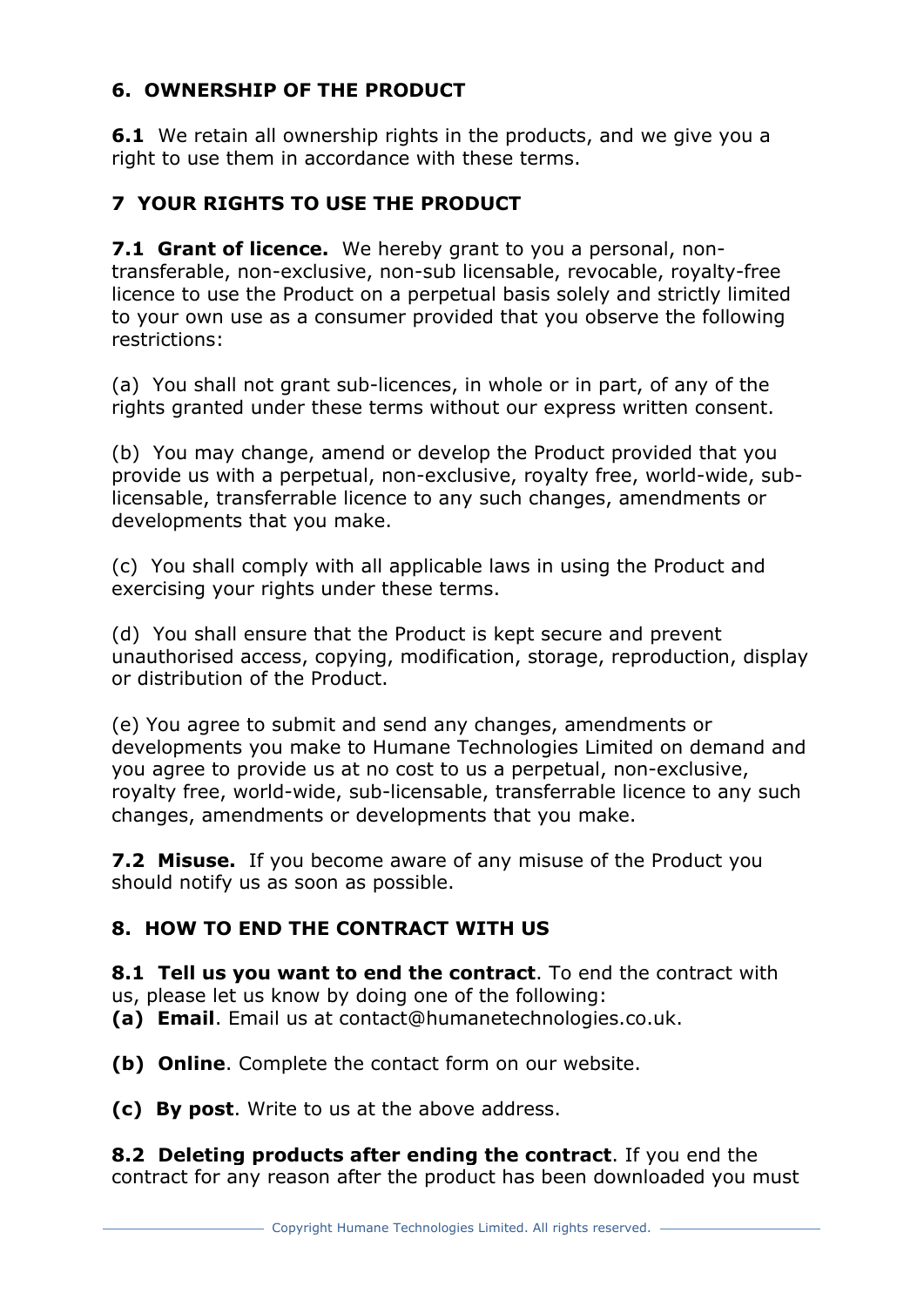not continue to use the product and you must delete it from your computer, including any copies you have made.

# **9. OUR RIGHTS TO END THE CONTRACT**

**9.1 We may end the contract if you break it**. We may end the contract for a product at any time by writing to you if: **(a)** you do not, within a reasonable time of us asking for it, provide us with information that is necessary for us to provide the products;

**(b)** you do not, within a reasonable time, allow us to deliver the products; or

**(c)** you break any of the licence terms set out Section 7.2 and where it is possible for you to correct that you do not correct it within 30 days of us asking you to.

# **10. IF THERE IS A PROBLEM WITH THE PRODUCT**

**10.1 How to tell us about problems**. If you have any questions or complaints about the product, please contact us. You can write to us at contact@humanetechnologies.co.uk or Humane Technologies Limited, The Venture Centre, University of Warwick Science Park, Sir William Lyons Road, Coventry, United Kingdom, CV4 7EZ.

**10.2 Summary of your legal rights**. See the underlined text below for a summary of your key legal rights in relation to the product. Nothing in these terms will affect your legal rights.

# **Summary of your key legal rights**

This is a summary of your key legal rights. These are subject to certain exceptions. For detailed information please visit the Citizens Advice website www.adviceguide.org.uk or call 03454 04 05 06.

• If you can show the fault has damaged your device or other digital content and we haven't used reasonable care and skill, you may be entitled to a repair or compensation

**10.3 No other warranties.** Other than as described in Section 10.2, taking into account that the Product is provided free of charge, the Product is provided "as is" without any other warranty to the extent permitted by applicable law.

# **11. PRICE AND PAYMENT**

11.1 The product is provided to you free of charge.

## **12. OUR RESPONSIBILITY FOR LOSS OR DAMAGE SUFFERED BY YOU**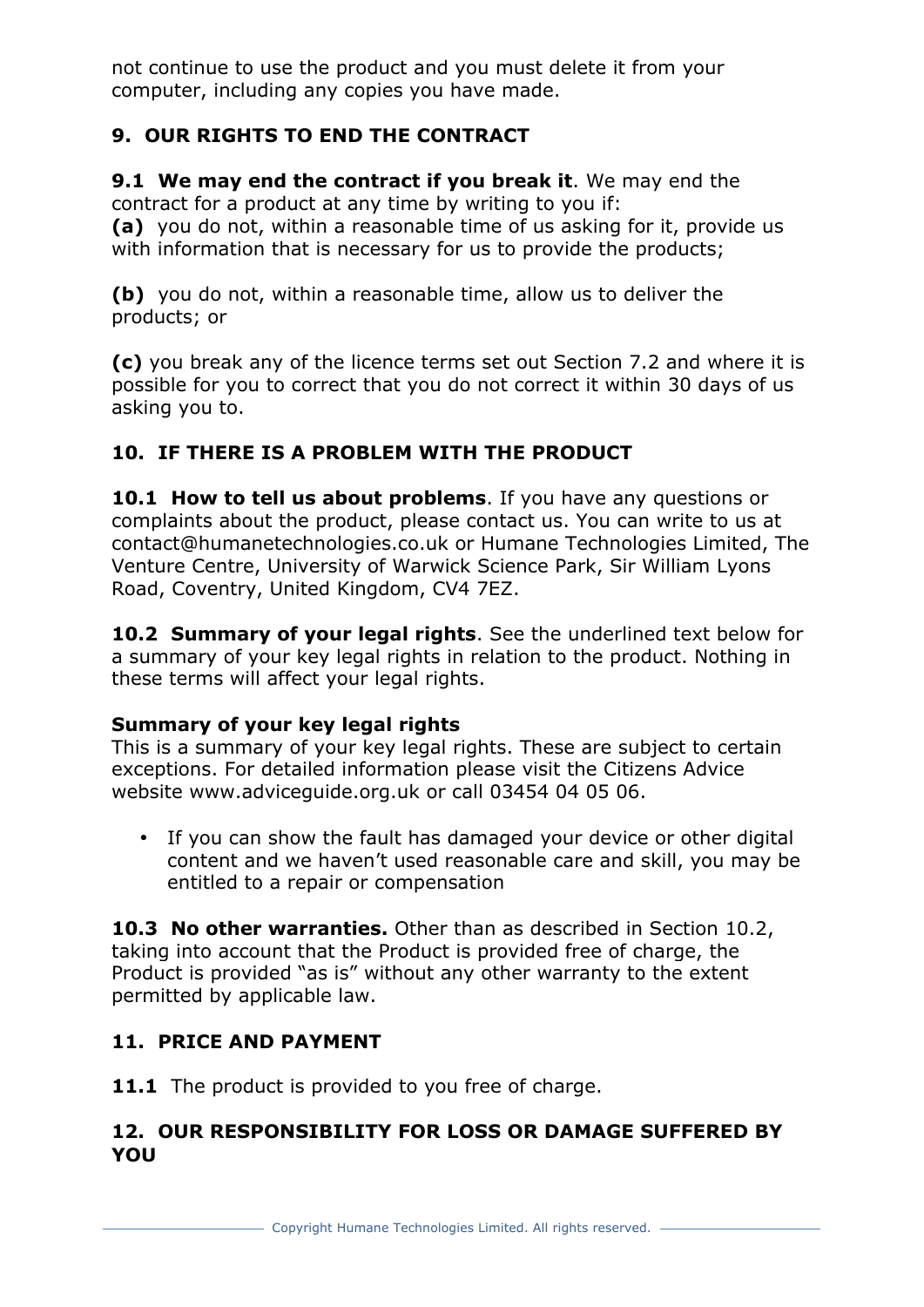**12.1 We do not exclude or limit in any way our liability to you where it would be unlawful to do so**. This includes liability for death or personal injury caused by our negligence or the negligence of our employees, agents or subcontractors; for fraud or fraudulent misrepresentation; for breach of your legal rights in relation to the products as summarised at Section 10.2; and for defective products under the Consumer Protection Act 1987

**12.2 Damage to your other digital content or devices.** If defective digital content which we have supplied damages a device or digital content belonging to you and this is caused by our failure to use reasonable care and skill we will either repair the damage or pay you reasonable compensation up to a maximum of £250. However, we will not be liable for damage which you could have avoided by following our advice to apply an update offered to you free of charge or for damage which was caused by you failing to correctly follow installation instructions or to have in place the minimum system requirements advised by us.

**12.3 We are not liable for business or similar losses**. We are supplying these products to you for domestic and private use. If you use the products for any commercial, business or re-sale purpose we will have no liability to you for any loss of profit, loss of business, business interruption, or loss of business opportunity.

**12.4 Our liability for other losses**. Except as set out in Sections 12.1 and 12.2, taking into account the Product is provided free of charge, we shall not be liable in any circumstances for any losses (whether they were a foreseeable or unforeseeable result of our breaking this contract or our failing to use reasonable care and skill or any other losses however they arise).

# **13. HOW WE MAY USE YOUR PERSONAL INFORMATION**

**13.1** We will only use your personal information as set out in our https://humanetechnologies.co.uk/privacy-policy.

# **14. OTHER IMPORTANT TERMS**

**14.1 We may transfer this agreement to someone else**. We may transfer our rights and obligations under these terms to another organisation. We will always tell you in writing if this happens and we will ensure that the transfer will not affect your rights under the contract.

**14.2 You need our consent to transfer your rights to someone else (except that you can always transfer our guarantee)**. You may only transfer your rights or your obligations under these terms to another person if we agree to this in writing. We may not agree if that person would have otherwise been required to pay for the digital content.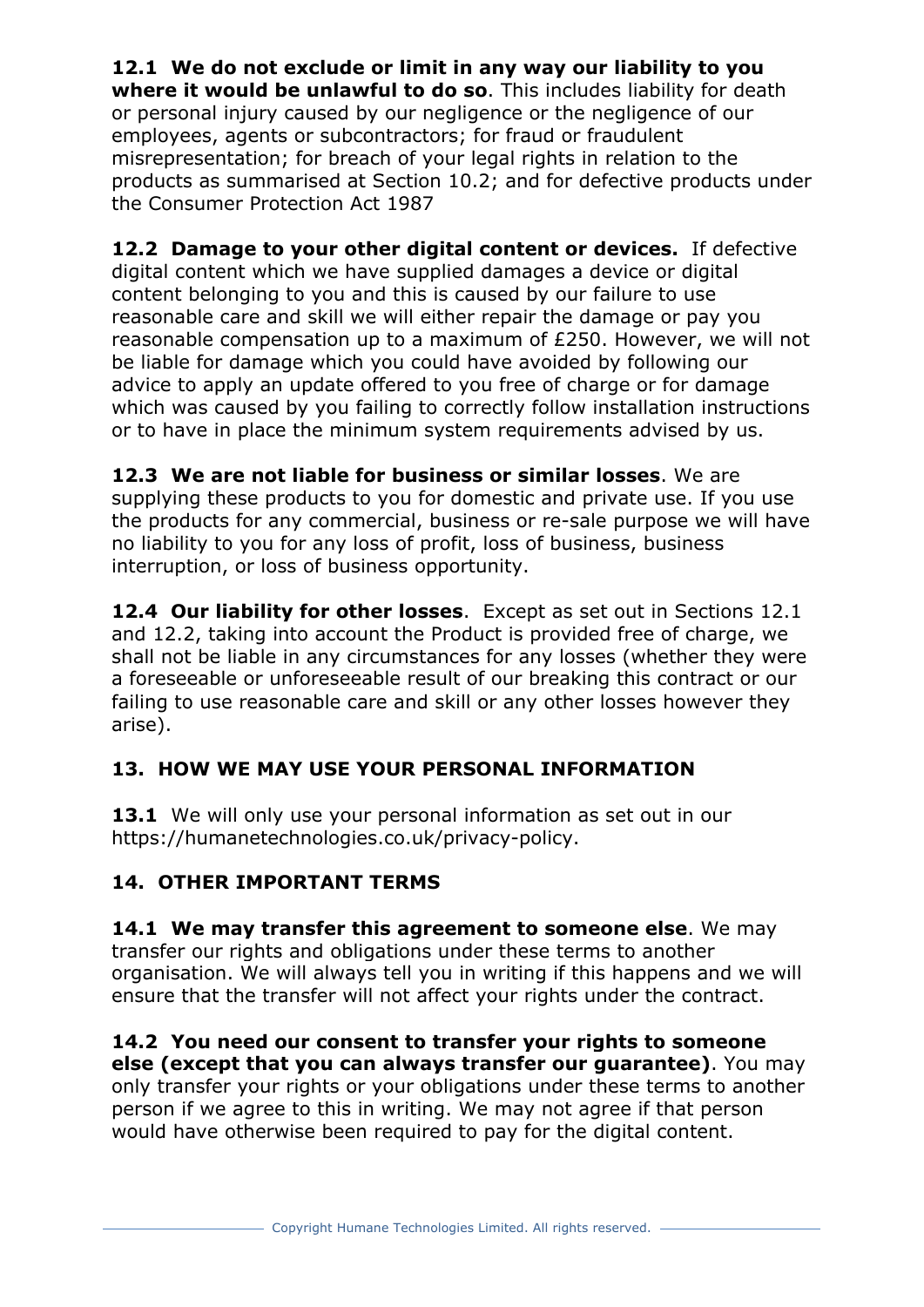# **14.3 Nobody else has any rights under this contract (except**

**someone you pass your guarantee on to**). This contract is between you and us. No other person shall have any rights to enforce any of its terms.

**14.4 If a court finds part of this contract illegal, the rest will continue in force**. Each of the paragraphs of these terms operates separately. If any court or relevant authority decides that any of them are unlawful, the remaining paragraphs will remain in full force and effect.

**14.5 Even if we delay in enforcing this contract, we can still enforce it later**. If we do not insist immediately that you do anything you are required to do under these terms, or if we delay in taking steps against you in respect of your breaking this contract, that will not mean that you do not have to do those things and it will not prevent us taking steps against you at a later date.

**14.6 Which laws apply to this contract and where you may bring legal proceedings**. These terms are governed by English law and you can bring legal proceedings in respect of the products in the English courts. If you live in Scotland, you can bring legal proceedings in respect of the products in either the Scottish or the English courts. If you live in Northern Ireland, you can bring legal proceedings in respect of the products in either the Northern Irish or the English courts.

**14.7 These terms contain the entire agreement between us** and supersedes and replaces all other written and oral communications between us relating to the Product. Each of us hereby confirms that we have not relied upon any representations, communications or other matters which have not been expressly stated in these terms, whether as an inducement to enter into these terms or otherwise. Notwithstanding any provision to the contrary, nothing in these terms limits or excludes either party's liability for fraudulent misrepresentations.

# **Part B: Scientific and Academic Users**

# **APPLICATION**

Where you intend to use the Product for scientific or academic purposes, for example in the context of your employment at a scientific or academic institution then Part A of these terms shall apply except to the extent amended by this Part B. If there is a conflict between Part A and Part B then this Part B shall take priority.

1. The licence contained in Section 7 shall extend to scientific and academic use solely for the benefit of the academic or scientific institution you are employed by.

2. The provisions of Section 10.2 shall not apply and will be replaced by the following: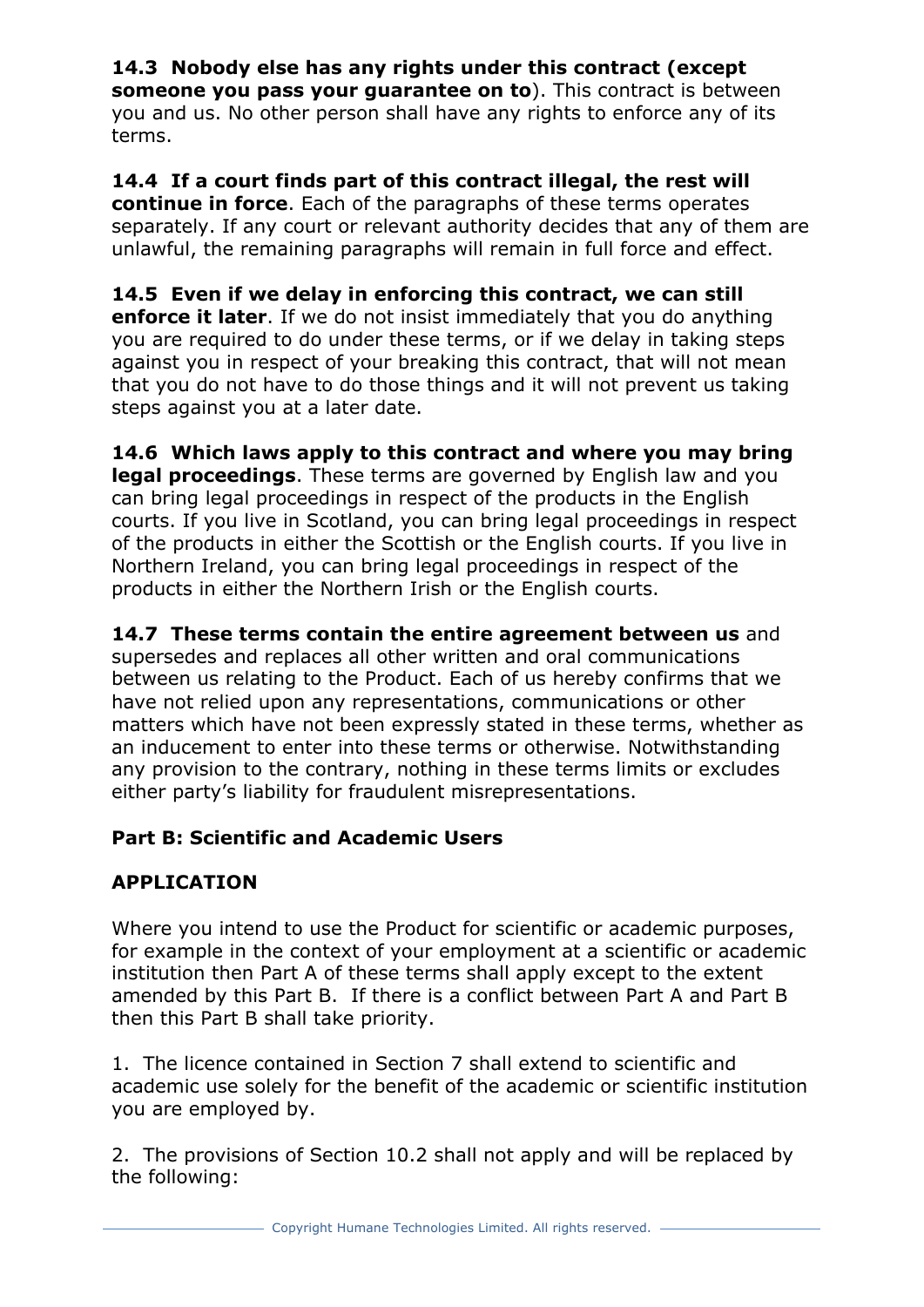(a) The product is provided "as is" without any warranty

3. The provisions of Section 12 shall not apply and will be replaced by the following:

12.1 Notwithstanding any provision to the contrary, nothing in these terms shall limit or exclude any liability for: death; personal injury; fraud; fraudulent misrepresentation; and any liability which may not be lawfully limited or excluded.

12.2 Subject to Section 12.1, taking into account that the Product is provided free of charge, we shall not be liable in any circumstances for any direct losses, consequential, special, incidental or indirect losses, or the following losses whether direct, consequential, special, incidental or indirect losses: loss of profits; loss of revenue; economic loss; loss of business or contracts; loss of anticipated savings or goodwill; loss of data; (or any losses arising from a claim by a third party for any of the above losses); whether arising under contract, statute, tort (including without limitation, negligence), or otherwise.

4. Either us or you shall be entitled to terminate the contract if the other party presents a petition or have a bona fide petition presented by a creditor for its winding up, or shall convene a meeting to pass a resolution for voluntary winding up, or shall enter into any liquidation (other than for the purposes of a bona fide reconstruction or amalgamation), shall call a meeting of its creditors, or shall have a receiver of all or any of its undertakings or assets appointed, or shall be deemed by virtue of the relevant statutory provisions under the applicable law to be unable to pay its debts.

**The "Terms for Downloading Software and Digital Content" was last updated on 6th September 2021.**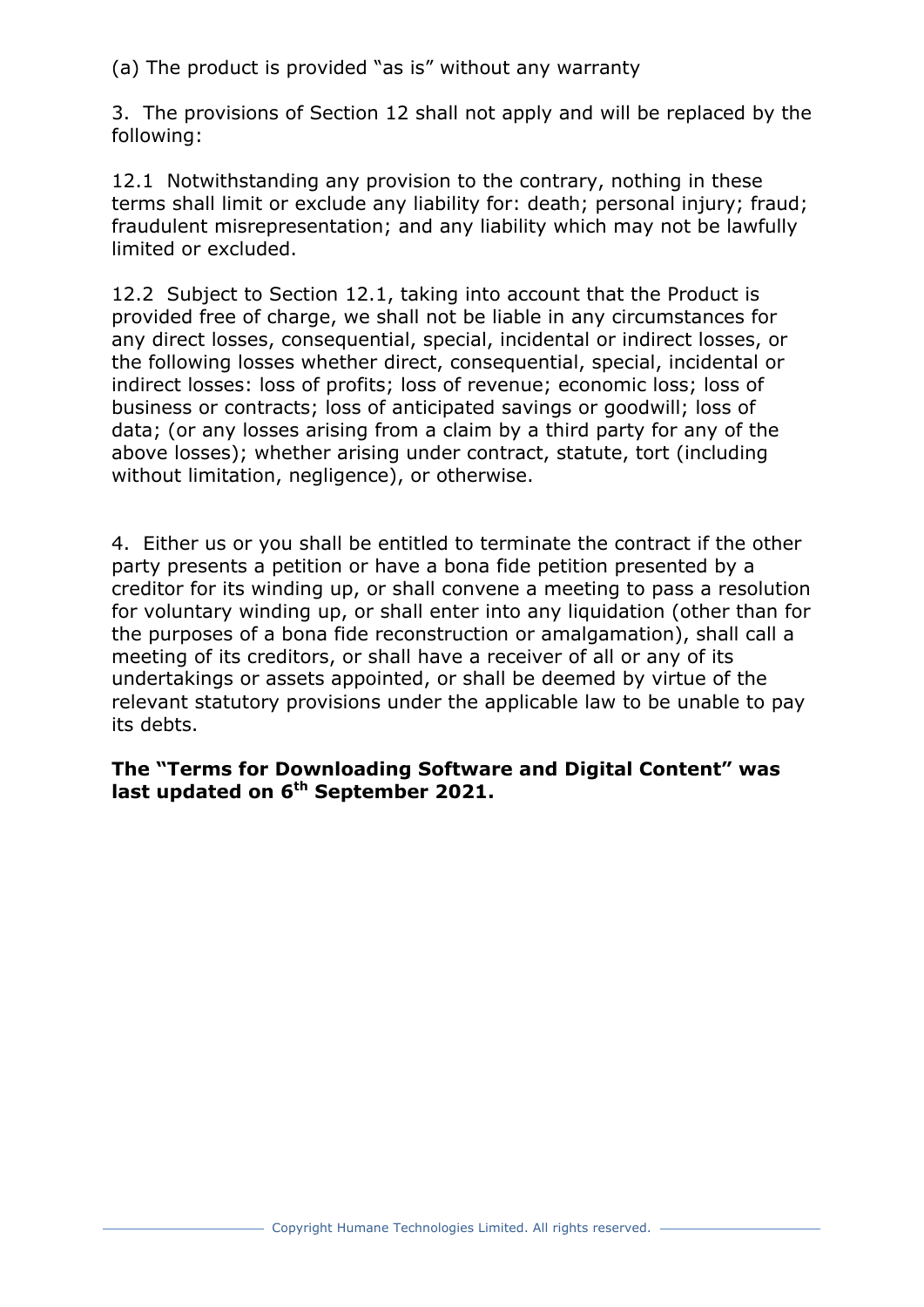## **TERMS AND CONDITIONS OF WEBSITE USE**

#### **Introduction**

These terms and conditions apply between you, the User of this Website (including any sub-domains, unless expressly excluded by their own terms and conditions), and Humane Technologies Limited, the owner and operator of this Website. Please read these terms and conditions carefully, as they affect your legal rights. Your agreement to comply with and be bound by these terms and conditions is deemed to occur upon your first use of the Website. If you do not agree to be bound by these terms and conditions, you should stop using the Website immediately. In these terms and conditions, **User** or **Users** means any third party that accesses the Website and is not either (i) employed by Humane Technologies Limited and acting in the course of their employment or (ii) engaged as a consultant or otherwise providing services to Humane Technologies Limited and accessing the Website in connection with the provision of such services.

This terms and conditions should be read alongside, and in addition to the following:

Our **Privacy Policy**, which can be found at: https://humanetechnologies.co.uk/privacy-policy

If you download software and digital content, our **terms and conditions for downloading software and digital content** above

If you purchase a product, our **terms and conditions for supply of product** found above.

You are also responsible for ensuring that all persons who access our site through your internet connection are aware of these terms of use and other applicable terms and conditions, and that they comply with them.

#### **Who we are and how to contact us**

Humane Technologies Limited is a company incorporated in England and Wales with registered number 11143927 whose registered address is: The Venture Centre, University of Warwick Science Park, Sir William Lyons Road, Coventry, United Kingdom, CV4 7EZ and it operates the Website

https://humanetechnologies.co.uk.

You can contact Humane Technologies Limited by email on contact@humanetechnologies.co.uk

#### **You Must Keep Your Account Details Safe**

1. If you choose, or you are provided with, a user identification code, password or any other piece of information as part of our security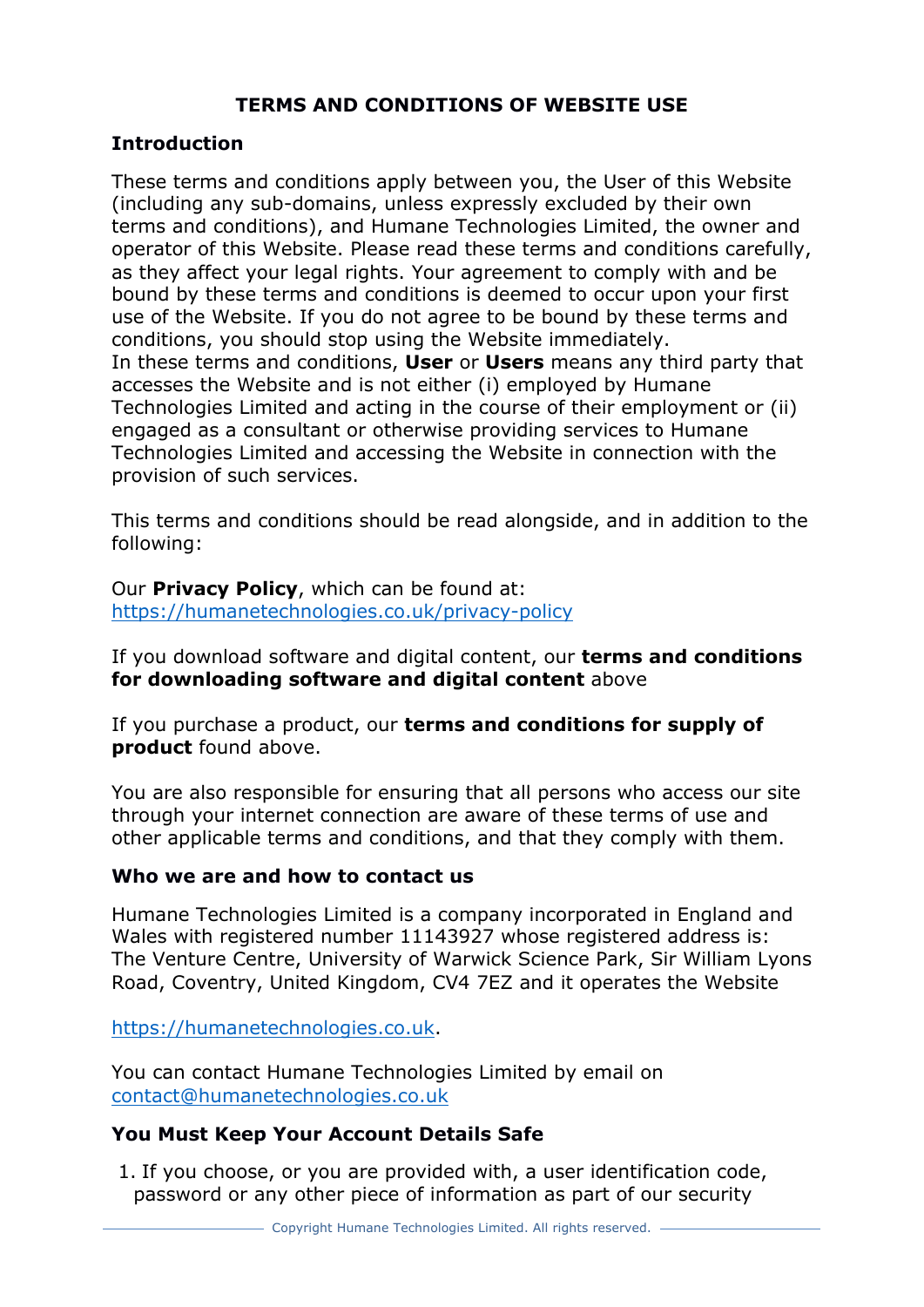procedures, you must treat such information as confidential. You must not disclose it to any third party.

- 2. We have the right to disable any user identification code or password, whether chosen by you or allocated by us, at any time, if in our reasonable opinion you have failed to comply with any of the provisions of these terms of use.
- 3. If you know or suspect that anyone other than you knows your user identification code or password, you must promptly notify us using the details above.

## **Intellectual property and acceptable use**

- 4. All Content included on the Website, unless uploaded by Users, is the property of Humane Technologies Limited, our affiliates or other relevant third parties. In these terms and conditions, **Content** means any text, graphics, images, audio, video, software, data compilations, page layout, underlying code and software and any other form of information capable of being stored in a computer that appears on or forms part of this Website, including any such content uploaded by Users. By continuing to use the Website you acknowledge that such Content is protected by copyright, trademarks, database rights and other intellectual property rights. Nothing on this site shall be construed as granting, by implication, estoppel, or otherwise, any license or right to use any trademark, logo or service mark displayed on the site without the owner's prior written permission
- 5. You may, for your own personal, non-commercial use only, do the following:
	- a. retrieve, display and view the Content on a computer screen
	- b. download and store the Content in electronic form on a disk (but not on any server or other storage device connected to a network)
	- c. print one copy of the Content
- 6. You must not otherwise reproduce, modify, copy, distribute or use for commercial purposes any Content without the written permission of Humane Technologies Limited.

#### **Prohibited use**

- 7. You may not use the Website for any of the following purposes:
	- a. in any way which causes, or may cause, damage to the Website or interferes with any other person's use or enjoyment of the Website;
	- b. in any way which is harmful, unlawful, illegal, abusive, harassing, threatening or otherwise objectionable or in breach of any applicable law, regulation, governmental order;
	- c. making, transmitting or storing electronic copies of Content protected by copyright without the permission of the owner.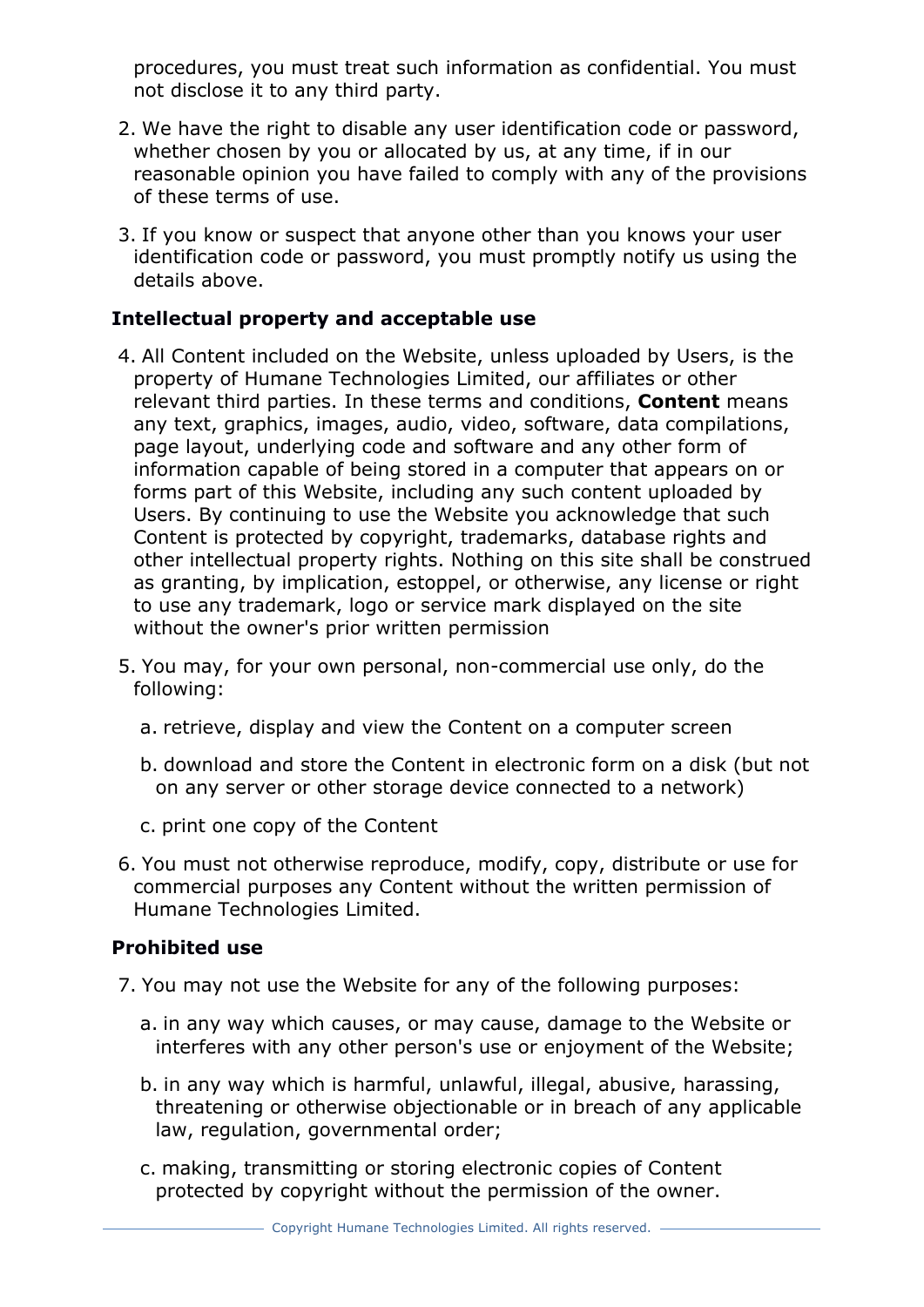### **Links to other websites**

- 8. This Website may contain links to other sites. Unless expressly stated, these sites are not under the control of Humane Technologies Limited or that of our affiliates.
- 9. We assume no responsibility for the content of such Websites and disclaim liability for any and all forms of loss or damage arising out of the use of them.
- 10. The inclusion of a link to another site on this Website does not imply any endorsement of the sites themselves or of those in control of them.

#### **Linking to our website**

- 11. You may link to our home page, provided you do so in a way that is fair and legal and does not damage our reputation or take advantage of it.
- 12. You must not establish a link in such a way as to suggest any form of association, approval or endorsement on our part where none exists.
- 13. You must not establish a link to our site in any website that is not owned by you.
- 14. Our site must not be framed on any other site, nor may you create a link to any part of our site other than the home page.
- 15. We reserve the right to withdraw linking permission without notice.
- 16. The website in which you are linking must comply in all respects with the content standards set out in these terms of use.
- 17. If you wish to link to or make any use of content on our site other than that set out above, please contact us on the details above.

## **Privacy and Cookie Policy**

18. We will only use your personal information in accordance with our Privacy Policy. Use of the Website is also governed by our Cookie Policy, which is contained in the Privacy Policy. To view the Privacy or Cookie Policy, please use the following link: https://humanetechnologies.co.uk/privacy-policy.

#### **Availability of the Website and disclaimers**

19. Any online facilities, tools, services or information that Humane Technologies Limited makes available through the Website (the **Service**) is provided "as is" and on an "as available" basis. We give no warranty that the Service will be free of defects and/or faults. To the maximum extent permitted by the law, we provide no warranties (express or implied) of fitness for a particular purpose, accuracy of information, compatibility and satisfactory quality. Humane Technologies Limited is under no obligation to update information on the Website.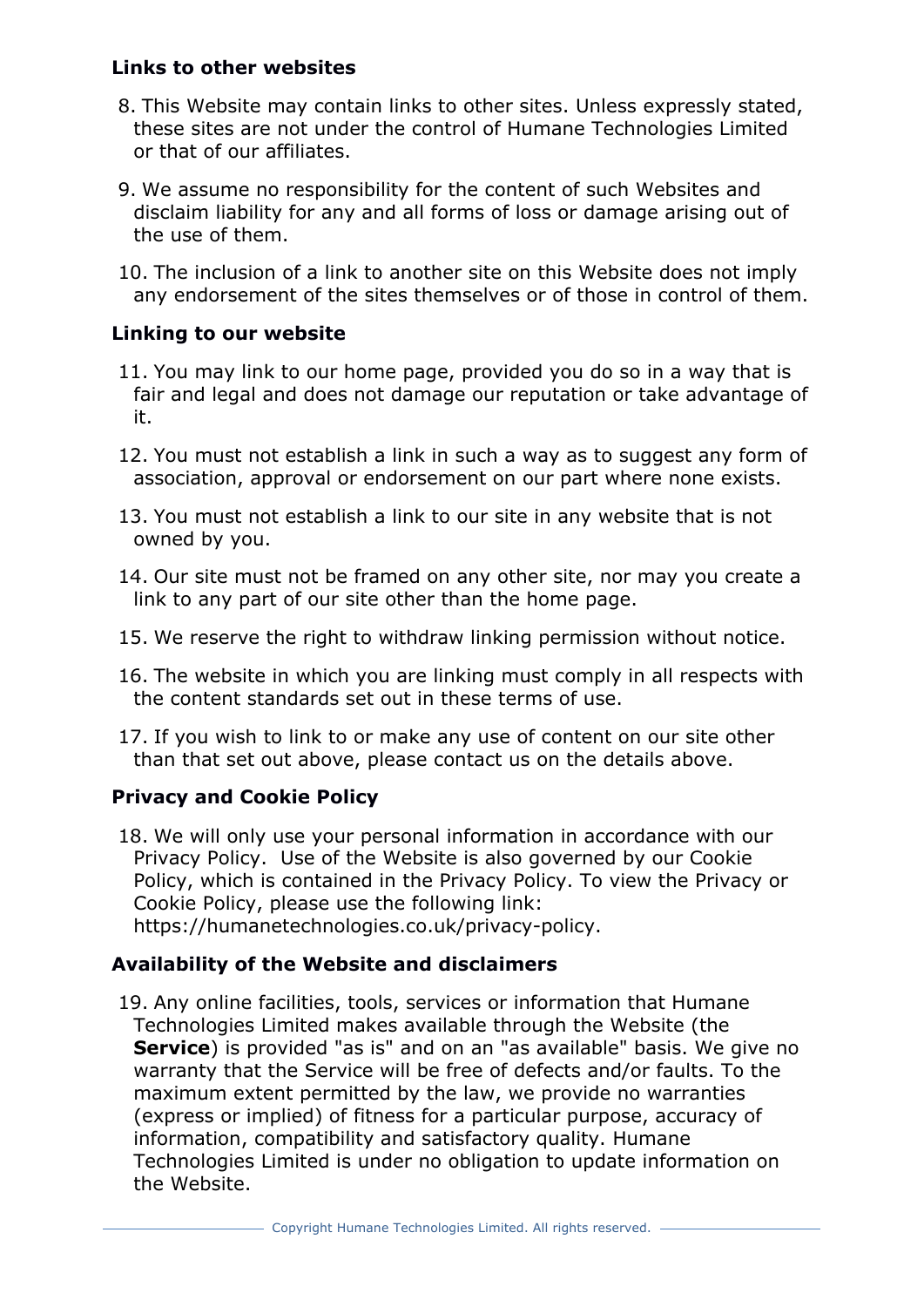- 20. Whilst Humane Technologies Limited uses reasonable endeavours to ensure that the Website is secure and free of errors, viruses and other malware, we give no warranty or guaranty in that regard and all Users take responsibility for their own security, that of their personal details and their computers. The content on our site is provided for general information only. It is not intended to amount to advice on which you should rely. You must obtain professional or specialist advice before taking, or refraining from, any action on the basis of the content on our site.
- 21. Humane Technologies Limited accepts no liability for any disruption or non-availability of the Website.
- 22. Humane Technologies Limited reserves the right to alter, suspend or discontinue any part (or the whole of) the Website including, but not limited to, any products and/or services available. These terms and conditions shall continue to apply to any modified version of the Website unless it is expressly stated otherwise.
- 23. This website may include information and materials uploaded by other users of the site, including interactive features on our blog. This information and these materials have not been verified or approved by us. The views expressed by other users on our site do not represent our views or values. If you wish to complain about information and materials uploaded by other users please contact us using the details above.

## **Our responsibility for loss or damage suffered by you**

#### 24. **Whether you are a consumer or a user that is not a consumer**:

- a. We do not exclude or limit in any way our liability to you where it would be unlawful to do so. This includes liability for death or personal injury caused by our negligence or the negligence of our employees, agents or subcontractors and for fraud or fraudulent misrepresentation.
- b. Different limitations and exclusions of liability will apply to liability arising as a result of the supply of any products to you, which will be set out in our terms and conditions of supply https://humanetechnologies.co.uk/terms-for-product-purchase.

#### 25. **If you are a user that is not a consumer**:

- a. We exclude all implied conditions, warranties, representations or other terms that may apply to our site or any content on it.
- b. We will not be liable to you for any loss or damage, whether in contract, tort (including negligence), breach of statutory duty, or otherwise, even if foreseeable, arising under or in connection with:

ι. use of, or inability to use, our site; or

ιι. use of or reliance on any content displayed on our site.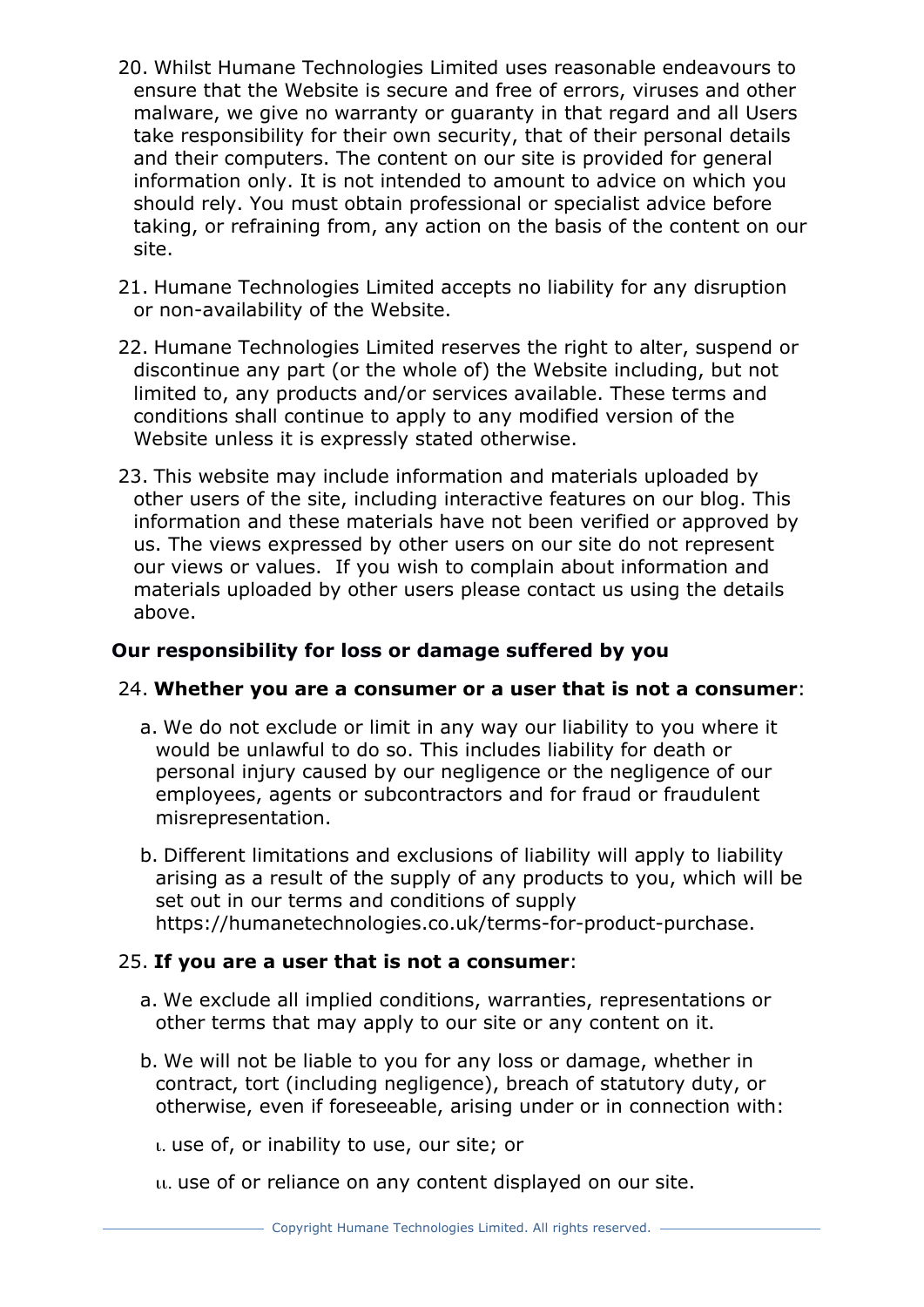- c. In particular, we will not be liable for:
	- ι. loss of profits, sales, business, or revenue;
	- ιι. business interruption;
	- ιιι. loss of anticipated savings;
	- ιϖ. loss of business opportunity, goodwill or reputation; or
	- ϖ. any indirect or consequential loss or damage.

#### 26. **If you are a consumer user**:

- a. Please note that we only provide our site for domestic and private use. You agree not to use our site for any commercial or business purposes, and we have no liability to you for any loss of profit, loss of business, business interruption, or loss of business opportunity.
- b. If defective digital content that we have supplied, damages a device or digital content belonging to you and this is caused by our failure to use reasonable care and skill, we will either repair the damage or pay you compensation up to a maximum of £250. However, we will not be liable for damage that you could have avoided by following our advice to apply an update offered to you free of charge or for damage that was caused by you failing to correctly follow installation instructions or to have in place the minimum system requirements advised by us.

#### **General**

- 27. You may not transfer any of your rights under these terms and conditions to any other person. We may transfer our rights under these terms and conditions where we reasonably believe your rights will not be affected.
- 28. These terms and conditions may be varied by us from time to time. Such revised terms will apply to the Website from the date of publication. Users should check the terms and conditions regularly to ensure familiarity with the then current version.
- 29. These terms and conditions together with the other terms and conditions referenced above contain the whole agreement between the parties relating to its subject matter and supersede all prior discussions, arrangements or agreements that might have taken place in relation to the terms and conditions.
- 30. The Contracts (Rights of Third Parties) Act 1999 shall not apply to these terms and conditions and no third party will have any right to enforce or rely on any provision of these terms and conditions.
- 31. If any court or competent authority finds that any provision of these terms and conditions (or part of any provision) is invalid, illegal or unenforceable, that provision or part-provision will, to the extent required, be deemed to be deleted, and the validity and enforceability